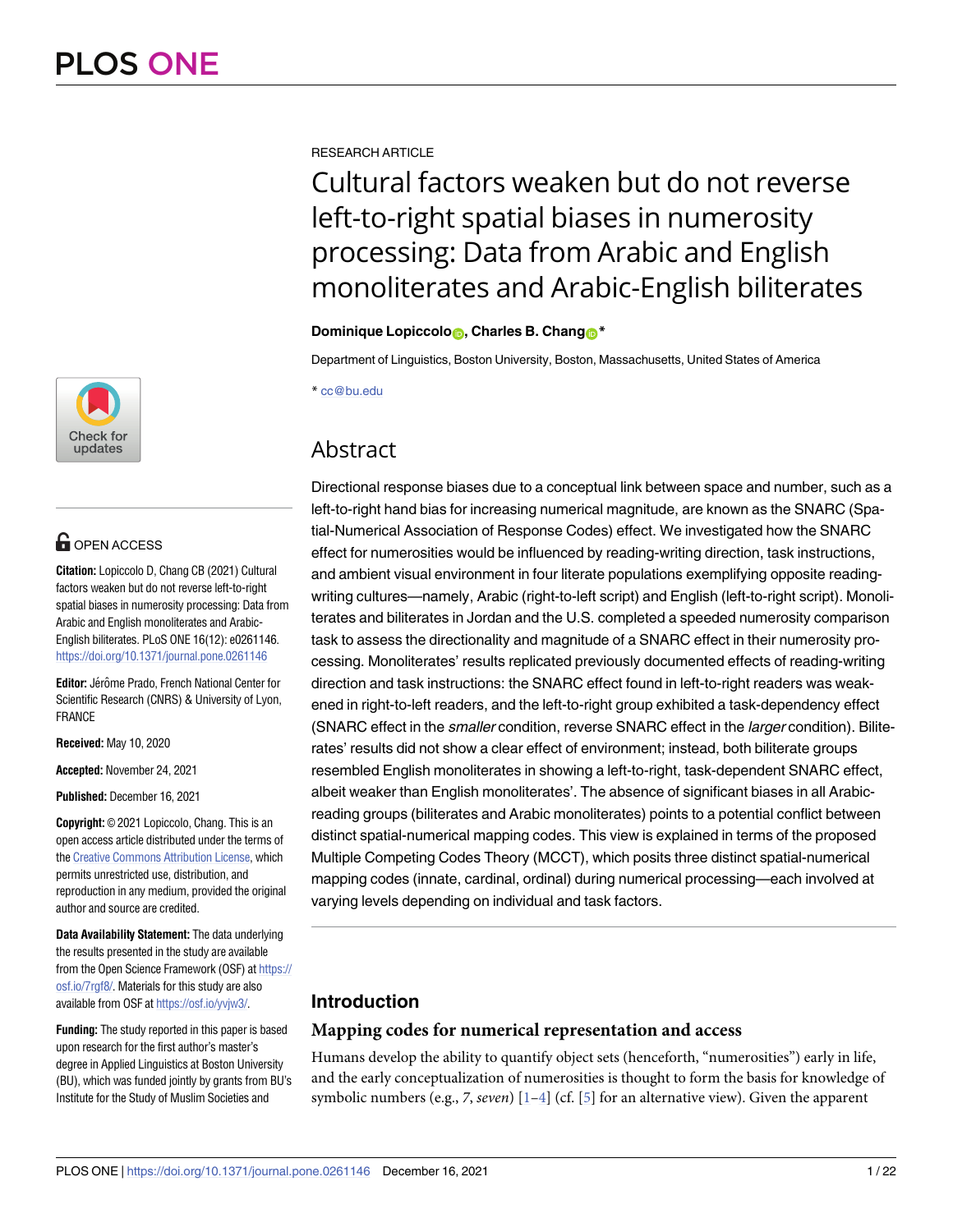<span id="page-1-0"></span>Civilizations ([http://www.bu.edu/smscinst/\)](http://www.bu.edu/smscinst/) and from the Jordanian-American Fulbright Commission ([https://www.fulbright-jordan.org/\)](https://www.fulbright-jordan.org/) to D.L. as well as a BU Peter Paul Career Development Professorship ([https://www.bu.edu/](https://www.bu.edu/provost/awards-publications/award-opportunities/career-development-professorships/) [provost/awards-publications/award-opportunities/](https://www.bu.edu/provost/awards-publications/award-opportunities/career-development-professorships/) [career-development-professorships/\)](https://www.bu.edu/provost/awards-publications/award-opportunities/career-development-professorships/) to C.B.C. Funding for publication was also received from the Boston University Center for the Humanities [\(http://](http://www.bu.edu/humanities/) [www.bu.edu/humanities/](http://www.bu.edu/humanities/)). The funders had no role in study design, data collection and analysis, decision to publish, or preparation of the manuscript.

**Competing interests:** The authors have declared that no competing interests exist.

connection between symbolic and nonsymbolic numerical concepts [\[6](#page-17-0), [7](#page-17-0)], as well as the prevalence of numeracy across the world's cultures [\[8](#page-17-0)], the processing of symbolic numbers in turn holds insights for our understanding of numerosity processing. A seminal finding of work on symbolic number processing is the so-called SNARC (Spatial-Numerical Association of Response Codes) effect, which refers to a disparity in which small numerical magnitudes are responded to faster with the left hand and large numerical magnitudes with the right [[9](#page-17-0)], consistent with a spatial representation of symbolic digits (i.e., a mental number line going from left to right). Since [[9\]](#page-17-0), the SNARC effect has been observed across a wide range of subject populations (including animals  $[10-13]$ , preverbal infants  $[14, 15]$  $[14, 15]$  $[14, 15]$ , illiterate individuals  $[16-18]$ , and biliterate individuals [[19](#page-17-0), [20\]](#page-17-0)), task paradigms (including parity judgment [[9,](#page-17-0) [21,](#page-17-0) [22](#page-17-0)], magnitude comparison [\[23–26\]](#page-18-0), ordering [[27](#page-18-0), [28](#page-18-0)], calculation [\[29,](#page-18-0) [30\]](#page-18-0), and line bisection [[31–33\]](#page-18-0)), and stimuli (including digits  $[34-36]$ , number words  $[9, 37]$  $[9, 37]$  $[9, 37]$ , numerosities  $[38, 39]$  $[38, 39]$  $[38, 39]$  $[38, 39]$  $[38, 39]$ , and nonnumerical magnitudes [\[40,](#page-18-0) [41\]](#page-18-0)), albeit with some important differences in the magnitude and directionality of the effect.

The proliferation of research into the SNARC effect has led to several questions regarding the factors involved in numerical (symbolic and nonsymbolic) processing, such as mapping "codes". The SNARC effect was first explained in terms of numerical representations organized by a CARDINAL CODE in long-term memory  $[9, 42, 43]$  $[9, 42, 43]$  $[9, 42, 43]$  $[9, 42, 43]$  $[9, 42, 43]$  and later in terms of numerical representations organized by an ORDINAL CODE in working memory [[44](#page-19-0)]. Note that, according to [\[45\]](#page-19-0), "[c]ardinality refers to the total number of items in a set and is tied to concept of numerical magnitude, whereas ordinality refers to numerical sequencing and is relative in nature" (p. 185); therefore, "cardinal code(s)" and "ordinal code(s)", respectively, are the spatialnumerical associations that form under these distinct order mappings. By extension, cardinal coding is the ordering of numerical stimuli along a small-to-large parameter in conceptual space (i.e., the mental number line), whereas ordinal coding is ordering along a task-based parameter (as [\[46\]](#page-19-0) shows, these two codes may be at work simultaneously, but their relative strengths are determined by contextual factors). What led [\[44\]](#page-19-0) to the ordinal code account were findings from a numerical parity judgment task in which participants memorized a sequence of digits, then judged parity for only those digits that were present in the given sequence. The results of this task showed no significant interaction between numerical magnitude and hand/side of response (i.e., no SNARC effect); instead, numbers at the beginning of the sequence were judged more quickly with the left hand and numbers at the end of the sequence with the right, thus reflecting an influence of ordinal information on response biases.

Ordinal coding has also been observed for numerosities. For instance, Patro and Shaki [\[26\]](#page-18-0) conducted a pairwise comparison task in which participants had to select which of two numerosities was *smaller* (containing fewer items in the set) or *larger* (containing more items in the set). In the *smaller* condition, Polish participants exhibited a typical left-to-right (LR) SNARC effect; however, in the *larger* condition, they tended to show the opposite, right-to-left (RL) response bias, although this tendency did not reach statistical significance. This TASK-DEPEN-DENCY EFFECT showed that numerosities could be mapped according to either increasing or decreasing magnitude, depending on the task instructions.

Although ordinal coding plays a role in symbolic and nonsymbolic numerical processing, it is not always mutually exclusive with cardinal coding. For instance, [\[46\]](#page-19-0) found different response biases in a magnitude comparison task depending on whether or not participants had to maintain in working memory a five-digit sequence (an ordinal effect if yes, but a cardinal effect—that is, the typical SNARC effect—if no) and, crucially, both biases simultaneously when the two conditions were intermixed. Additionally, [\[41\]](#page-18-0), using a similar pairwise comparison task as [[26](#page-18-0)], found no task-dependency effect for digits but a strong task-dependency effect for non-numerical magnitudes. Taken together, the results of  $[26, 41]$  $[26, 41]$  $[26, 41]$  point to an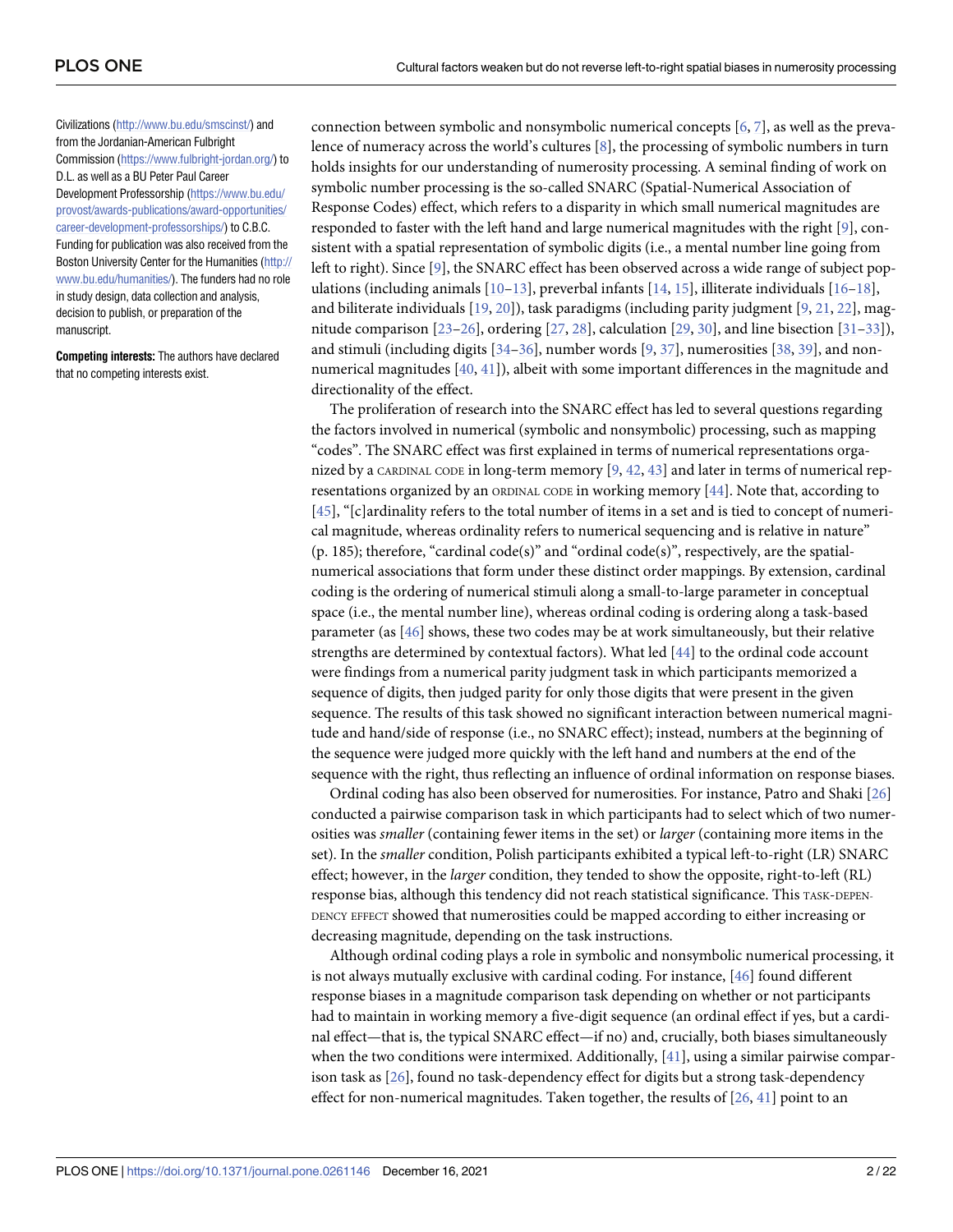<span id="page-2-0"></span>interaction between cardinal and ordinal codes for numerosities, in that alignment of the two codes (in a "choose *smaller*" task) is linked to a robust directional response bias whereas conflict between the two codes (in a "choose *larger*" task) is linked to a weak bias. In the case of digits, however, conflict between codes still leads to a clear SNARC effect [\[41\]](#page-18-0), owing to symbolic numbers' more direct (and, thus, faster) access to the cardinal code, which prevents ordinal coding from taking effect [\[47–50\]](#page-19-0). These findings paint a picture in which numerical processing draws upon both the cardinal code and the ordinal code, with task context and stimulus type determining their relative weights.

As studies on the SNARC effect began to include RL script users [\[17,](#page-17-0) [18,](#page-17-0) [41,](#page-18-0) [51,](#page-19-0) [52\]](#page-19-0), researchers observed a different spatial-numerical mapping bias. More specifically, RL script users tended to respond more quickly to small numerical magnitudes on the right and large ones on the left—a "reverse" SNARC effect. This "culture effect", as it is often described [[45](#page-19-0), [53\]](#page-19-0), seems to influence both cardinal and ordinal codes. For example, a culture effect was observed in Arabs (RL script users) for both symbolic digits and animal pair sizes [\[41\]](#page-18-0). Notably, when Arabs switched from a "choose smaller" task to a "choose larger" task, their ordinal code reflected a RL bias, such that they responded more quickly to large animal pair sizes on the right and small ones on the left. Thus, the Arabs' cardinal code for symbolic digits was effectively RL as evidenced by their reverse SNARC effect, and their ordinal code for animal pair sizes was also RL as evidenced by their task-dependent reverse SNARC effect (i.e., a RL SNARC effect during the "choose smaller" task but a LR SNARC effect during the "choose larger" task).

In addition to culturally-mediated cardinal and ordinal codes, a third spatial-numerical mapping code has been observed in numerical processing: the INNATE (BIOLOGICAL) CODE. The innate code refers to a spatial bias, prior to the development of numeracy and regardless of culture, to orient increasing numerical magnitudes along a LR axis (cf. [[54](#page-19-0)] for an alternative interpretation of this LR bias). For example, a LR bias was observed in human newborns during a habituation paradigm with bilaterally presented numerosities [\[15\]](#page-17-0). Similar LR spatialnumerical associations have been observed in other infant studies [[14](#page-17-0), [55](#page-19-0), [56](#page-19-0)] as well as animal studies [\[11,](#page-17-0) [12,](#page-17-0) [57\]](#page-19-0), consistent with an innate LR code for increasing numerical magnitude. Further, a growing number of studies that have found LR or null SNARC effects in adult RL script users points toward an innate LR code that may be as strong as, if not stronger than, RL cardinal and ordinal codes. For example, Arabic (RL) and French (LR) readers showed similar LR biases in a temporal order judgment task following a mental arithmetic task  $[36]$ , while Hebrew (RL) readers also showed a significant LR SNARC effect in a numerical parity judgment task [[58](#page-19-0)].

#### **Environment, script direction, and bidirectional biliteracy**

Although there is now a considerable body of research examining the culture effect on numerical processing [\[45,](#page-19-0) [59\]](#page-19-0), this research has often conflated effects of ambient visual environment and script direction, rather than considering these effects separately. The motivation for the latter comes from [[9\]](#page-17-0), in which Iranians (RL readers) living in France (a LR culture) showed, in numerical parity judgment, a lack of SNARC effects at the group level, but at the individual level a positive correlation between length of residence in France and magnitude of the SNARC effect. These results supported the conclusion that ambient visual environment plays a role in spatial-numerical associations that is distinct from that of script direction.

This conclusion, however, is not as straightforward as it might appear, due to the possibility of bidirectional biliteracy (i.e., knowledge of two opposing script directions, in this case RL and LR) that was not accounted for. In particular, because the Iranian participants in [[9\]](#page-17-0) were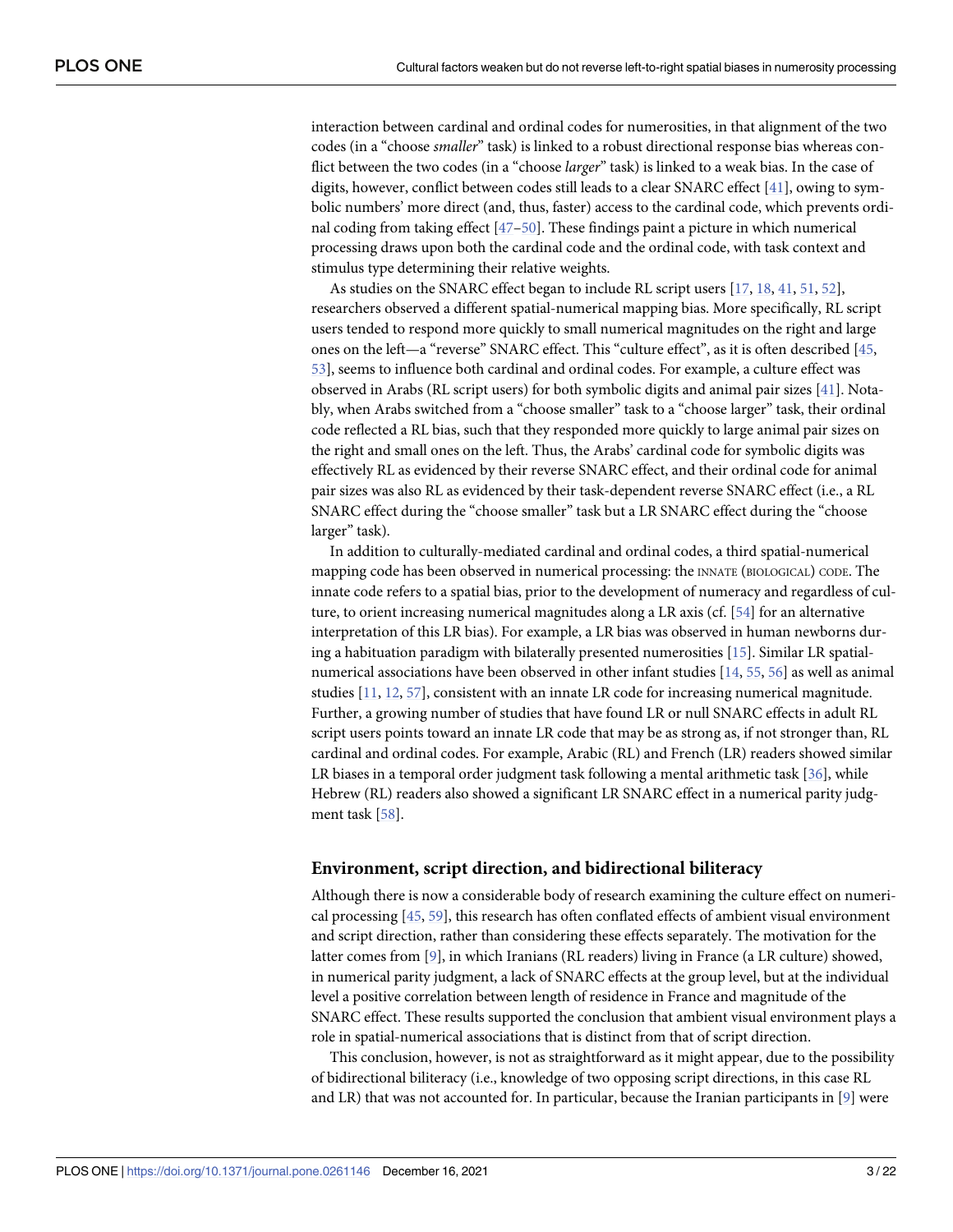highly educated (from medical schools at Parisian universities), they were likely to be proficient in, and even frequent users of, both RL and LR languages, including numerical systems. If they were indeed Persian-French bilinguals (more specifically, biliterates), their bidirectional biliteracy could have prevented strong SNARC effects from arising in either direction; unfortunately, however, their language background was not specified, so one cannot know for sure. More generally, the under-specification of bidirectional biliteracy provides a potential explanation for the lack of (reverse) SNARC effects previously observed in RL populations [\[17,](#page-17-0) [26,](#page-18-0) [51\]](#page-19-0).

Crucially, those studies that tested bidirectional biliterates as such were also carried out in bidirectional visual environments such as Israel [\[19,](#page-17-0) [20\]](#page-17-0) and Lebanon [\[17\]](#page-17-0), making it ambiguous whether the biliterates' behavior should be attributed to biliteracy, the environment, or both. It also remains unclear whether the LR biases found in some RL script users resulted from a dominant innate LR code overriding RL cardinal and ordinal codes or from the combination of the innate LR code, LR script knowledge (that went unmentioned), and/or LR scanning biases due to the ambient visual environment. In the current study, we looked specifically at bidirectional biliterates living in unidirectional visual environments to help tease apart the effects of environment and (bi)literacy.

#### **Research questions and hypotheses**

With the goal of shedding light on the various spatial-numerical mapping codes involved in numerosity processing, the current study replicated [\[26\]](#page-18-0), to our knowledge the most recent study of numerosity processing including opposing script directions, with some modifications meant to allow certain response biases to show up more robustly. Our first question (Q1), focused on the culturally-mediated cardinal code, was whether LR and RL monoliterates would show opposite directional response biases for numerosities, as was hypothesized but not clearly observed in [[26](#page-18-0)] for Polish and Hebrew monoliterates. Instead of Hebrew monoliterates, we examined Arabic monoliterates because Arabic, which uses the RL Eastern Arabic numeral system (e.g.,  $\mathbf{Y}_i \mathbf{Y}_i$ ) instead of the LR Western Arabic numeral system [\[8](#page-17-0)], involves a more consistently RL script direction across words and numbers. This design thus provided a sharper contrast between RL script users and LR script users (in our case, English readers), giving the cardinal code a greater chance to be observed. (To clarify the Western vs. Eastern distinction referenced above, note that the symbolic numerical system of so-called "Arabic numerals"—e.g., 1, 2, 3—is a system that was actually created in India, adopted by Arabs, and taken up by Italian laymen through interactions with Eastern merchants. This system eventually worked its way into higher social classes in Western Europe; therefore, it came to be known as the Western Arabic number system. The Eastern Arabic number system also originated in India and was adopted by Arabs; however, this system was taken up by Islamic leaders in the Middle East and was shaped by the dominant language of Arabic. Since Arabic is written and read in the RL direction, Eastern Arabic numerals are also. The one directional inconsistency in the Eastern Arabic number system is in the orientation of place values: place value decreases in the LR direction just as in the Western Arabic number system. See [[8\]](#page-17-0) for a more in-depth explanation of the two numerical systems).

Our second question (Q2), focused on the culturally-mediated ordinal code, was whether participants would show a task-dependency effect in their numerosity processing. To address Q2, we followed [[26](#page-18-0)] in using the pairwise numerosity comparison task with different instructional conditions to test whether changing the task instructions would lead to a change in the occurrence and/or magnitude of an observed SNARC effect. Unlike [\[26\]](#page-18-0), we used a withinparticipants design (resulting in data for each condition coming from the same participants)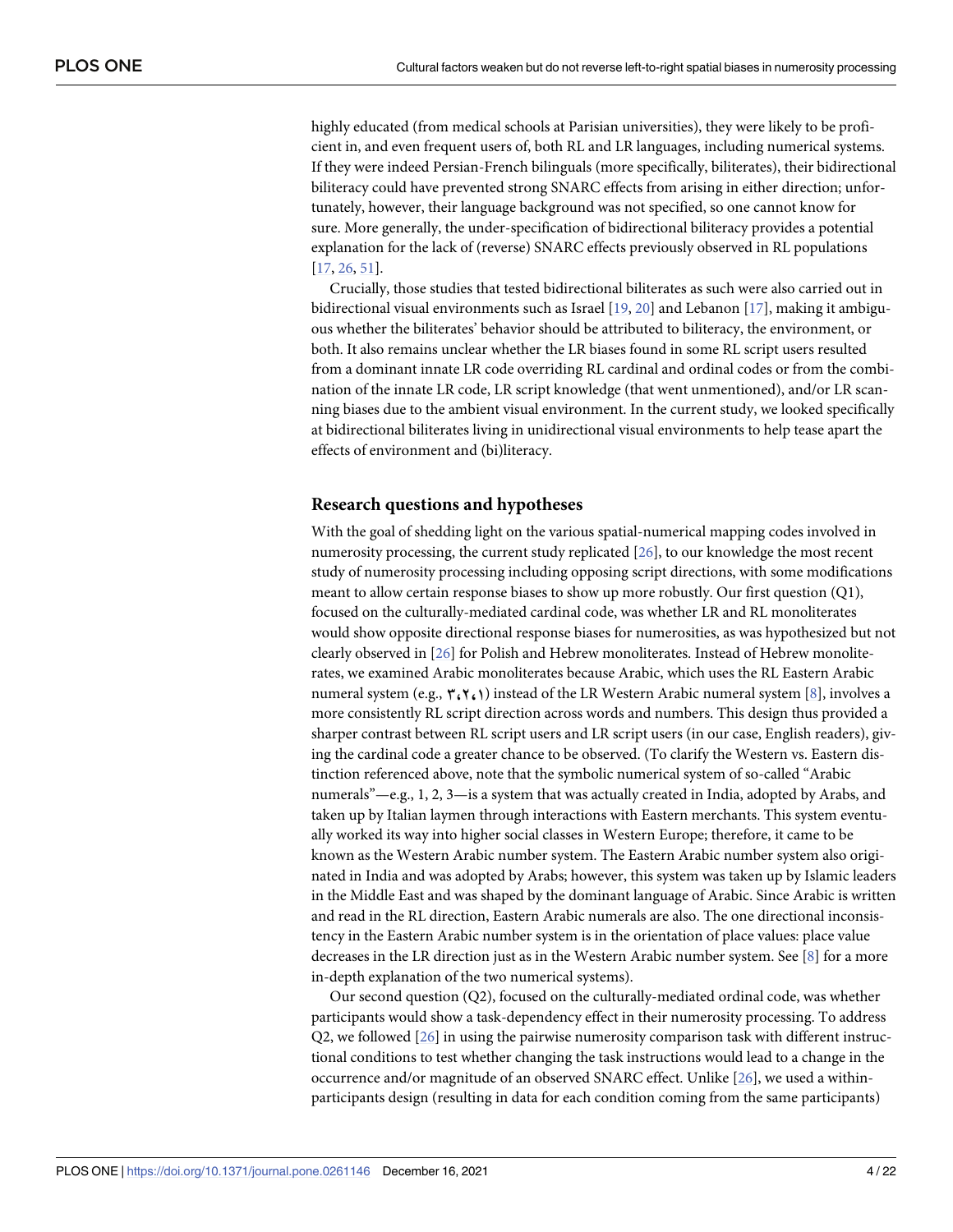<span id="page-4-0"></span>so as to increase the chance of observing a task-dependency effect, which would demonstrate the strength of ordinal coding over cardinal coding in numerosity processing.

Recall that the above-mentioned culture effect may be influenced by script knowledge and/ or the ambient visual environment. To help tease these two factors apart, our final question (Q3) asked whether bidirectional biliterates (intentionally balanced in LR/RL script knowledge) would show response biases more similar to monoliterate counterparts living in the same environment (which would imply the predominance of environment) or to other biliterates living in the complementary environment (which would imply the predominance of script direction). To address Q3, we compared two groups of Arabic-English biliterates: those living in Jordan (AEBJOs) and those living in the U.S. (AEBUSs).

Our hypotheses were based in part on a theory we call MULTIPLE COMPETING CODES THEORY (MCCT), which posits that the innate code, the cardinal code, and the ordinal (task-based) code are all at work during numerosity processing, with stimulus type and participant demographics (e.g., culture) determining the relative weighting of these codes. Since [\[26\]](#page-18-0) compared groups whose script directions were not fully opposing (i.e., Israelis read words RL but numbers LR, a confound acknowledged in recent literature [\[26,](#page-18-0) [60,](#page-19-0) [61\]](#page-19-0)), this comparison might have masked culture effects. Consequently, in regard to Q1, we hypothesized that the comparison of Arabic monoliterates (AMs) and English monoliterates (EMs) would show the influence of a culture effect more clearly, meaning that these groups would indeed show opposite response biases (H1). Furthermore, since numerosity processing has previously been shown to be influenced by both cardinal and ordinal codes, we expected to find a task-dependency effect in the [Results](#page-7-0) of the numerosity comparison task, with stronger directional biases in the condition where the cardinal and ordinal codes are aligned (i.e., where the directional order designated by the task instructions matches the directional order designated by numerosity size) compared to the condition where they are not [[46](#page-19-0)]. Thus, we hypothesized that, as in [[26](#page-18-0)], monoliterates would show a strong directional bias when selecting "smaller" but a weak bias when selecting "larger" (H2).

Finally, since this is, to our knowledge, the first study to explicitly tease apart environment and script knowledge effects in bidirectional biliterates, we considered two potential outcomes in regard to Q3. On the one hand, if ambient visual environment were to play the dominant role in shaping spatial-numerical associations, bidirectional biliterates would show biases closest to those of the monoliterate counterpart living in the same environment. On the other hand, if script direction(s) were to play the dominant role, they would show biases closest to those of other biliterates (regardless of environment). While [[9](#page-17-0)] found a significant environment effect on Farsi readers' SNARC biases, a more recent study [\[36\]](#page-18-0) failed to observe this effect on Arabic readers' biases. Notably, however, the Farsi readers in [\[9\]](#page-17-0) were likely much more fluent in a LR script than the Arabic readers in [\[36\]](#page-18-0), pointing to the possibility that an environment effect may not be detectable until a relatively high level of LR script knowledge is attained. Based on these findings and our recruitment of highly proficient, balanced biliterates, we hypothesized that our Arabic-English biliterates would show biases like those seen in [[9\]](#page-17-0). That is, Arabic-English biliterates were hypothesized to show a significant environment effect, meaning that AEBJOs' biases would pattern more closely with AMs' and AEBUSs' biases with EMs' (H3).

#### **Materials and methods**

The study was approved by the Boston University Charles River Campus Institutional Review Board under protocol #4954E. To determine the number of participants to recruit for the study, we carried out a power analysis anticipating multiple linear regression models with up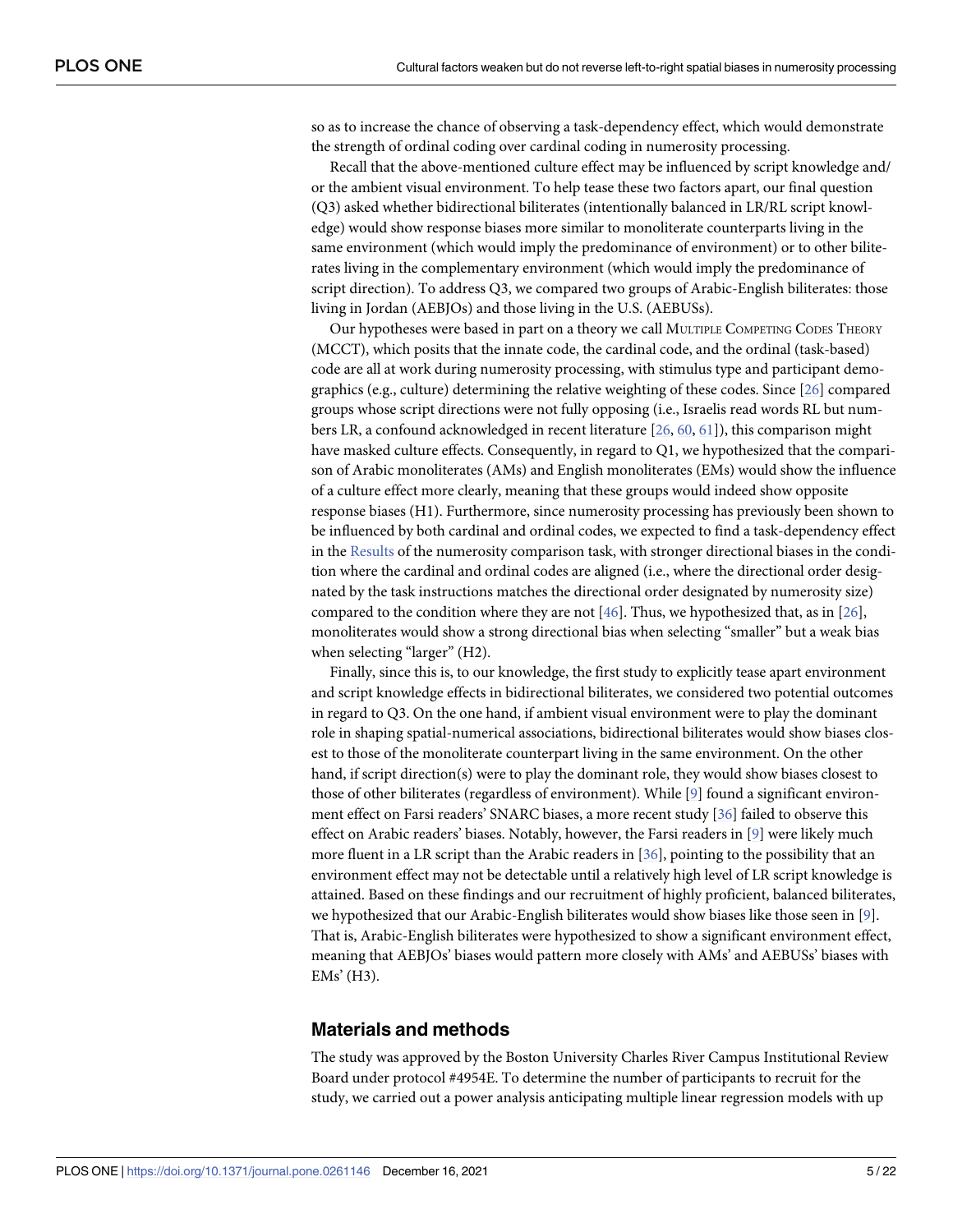<span id="page-5-0"></span>to 23 coefficients apart from the intercept (accounting for group, condition, and pair size predictors, along with all possible interaction coefficients) and assuming 80% power, an alpha level of.05, and a model  $R^2$  of.165 (based on exploratory modeling of pilot data). Using  $pwr$ .  $f2. \text{test}$  () in the pwr package [\[62](#page-19-0)] in R [\[63\]](#page-19-0), we determined the target number of observations (condition completions) in a between-participants design (i.e., where each participant completes only one condition) to be approximately 153. Therefore, since we used a within-participants design (i.e., where each participant completes both conditions), we recruited participants until we reached a final sample of at least 20 participants in each group (20 participants x 2 conditions x 4 groups = 160 condition completions). Informed consent was obtained orally from all participants prior to their entrance into the study to avoid exposing them to written language prior to the pairwise comparison task; the use of oral consent was approved by the Institutional Review Board, and oral consent was documented by the first author on a participant log.

#### **Participants**

A total of 212 participants completed the study, with 62 excluded from analysis due to failure to follow instructions, obvious misunderstanding of the instructions (i.e., accuracy *<* 50% in either condition), illiteracy, a residential or educational history inconsistent with the targets for their group, or equipment failure. Thus, the final results included 150 participants, who all reported normal or corrected-to-normal vision in a detailed background questionnaire (the background questionnaire and the MATLAB script described in the next section are publicly available via the Open Science Framework at [https://osf.io/yvjw3/\)](https://osf.io/yvjw3/). On the basis of their questionnaire responses pertaining to language experience and residential history, participants were each assigned to one of four groups: Arabic monoliterate (AM), English monoliterate (EM), Arabic-English biliterate in Jordan (AEBJO), and Arabic-English biliterate in the U.S. (AEBUS). The AM group ( $N = 21$ ; 14f, 7m;  $M_{age} = 37.2$  yr,  $SD = 11.4$ ) was recruited from the cities of Mafraq and Zarqa in Jordan. All AMs reported little to no formal training in a LR script, and on average they rated their reading (r) and writing (w) abilities in a LR script as "poor" to "fair" (*Mr* = 1.6/5, *Mw* = 1.6/5). The EM group (*N* = 48; 27f, 21m; *Mage* = 31.5 yr, *SD* = 11.9) was recruited from the cities of Boston (Massachusetts) and Muncie (Indiana) in the U.S. and reported no exposure to or training in a RL script.

To control for environment in the biliterate-monoliterate comparisons, biliterates were recruited from the same regions as their monoliterate peers (AEBJOs from Mafraq, Zarqa, and Amman in Jordan, AEBUSs from Boston and Muncie in the U.S.). With one exception (who started acquiring Arabic at age 6), all biliterate participants identified Arabic as a first language (L1) and had a length of continuous residence of at least one year preceding the time of testing in the target environment: Jordan or another Arabic-speaking country for the AEBJO group (*N* = 31; 14f, 17m; *Mage* = 31.0 yr, *SD* = 9.5) and the U.S. for the AEBUS group (*N* = 50; 20f, 30m; *Mage* = 35.8 yr, *SD* = 15.2). AEBJOs and AEBUSs all reported daily usage of both Arabic and English, skewed toward Arabic for most AEBJOs and toward English for most AEBUSs. On average, AEBJOs rated their reading and writing abilities as "native-like" in Arabic  $(M_r =$ 4.9/5,  $M_w = 4.9/5$ ) and "good" to "very good" in English ( $M_r = 3.9/5$ ,  $M_w = 3.6/5$ ); similarly, AEBUSs rated their reading and writing abilities as "very good" to "native-like" in Arabic (*Mr*  $= 4.7/5$ ,  $M_w = 4.6/5$  and "good" to "very good" in English ( $M_r = 4.2/5$ ,  $M_w = 3.9/5$ ). None of the between-group differences in self-ratings was significant [Wilcoxon |*W*|s *<* 877, n.s.]. As for language of instruction, early schooling was primarily in Arabic for nearly all AEBJOs and several AEBUSs, but in English or both Arabic and English for the majority of AEBUSs.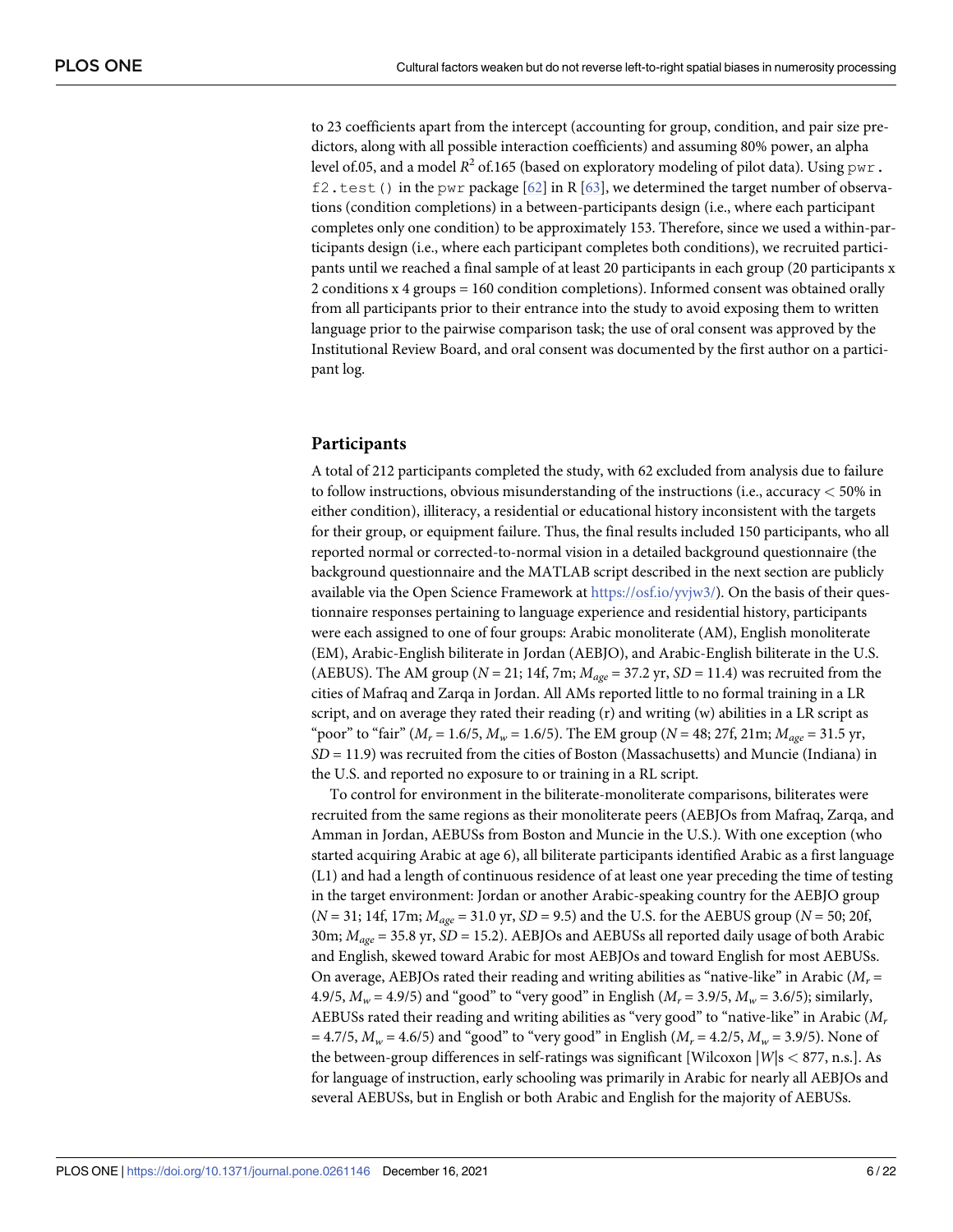<span id="page-6-0"></span>Because environment is a complex construct, the effect of environmental differences between the two biliterate groups was operationalized for investigation in three different ways. First, we examined the effect of the current environment at the time of study by way of the basic group comparison between AEBJOs and AEBUSs. Second, we examined the effect of cumulative time spent in LR visual environments by calculating for each biliterate participant (on the basis of their residential history) a lifetime length of residence (LOR, in years) in countries where LR scripts are dominant. As expected, these LOR values were significantly longer for AEBUSs ( $M = 14.2$ ) than for AEBJOs ( $M = 1.1$ ) [Wilcoxon  $W = 1476.5$ ,  $p < .001$ ]. Finally, we examined the effect of preferred language for counting (CountLang), a relevant variable that was highly correlated with current environment: as expected, CountLang for AEBJOs was Arabic for most (61%), English for some (32%), and both Arabic and English for a few (7%), whereas for AEBUSs it was English for most (65%), Arabic for some (25%), and both Arabic and English for a few (10%). As with LOR, the disparity in CountLang between AEBJOs and AEBUSs was statistically significant [Wilcoxon  $W = 1046.0, p < .001$ ].

#### **Stimuli**

The focal task in the study involved comparison of numerosities (i.e., arrays of dots), which were created using [[64](#page-19-0)]'s MATLAB script for generating numerosities. Written specifically for experimental paradigms such as pairwise comparison, this script randomizes the values of continuous variables such as dot size in such a way as to limit participants' reliance on irrelevant features to make quantity judgments. For example, a continuous variable might sometimes be made to be directly related to the size of the generated numerosity (e.g., larger dot size for larger numerosities) and sometimes inversely related (e.g., smaller dot size for larger numerosities), thereby reducing the likelihood of this variable having an extraneous effect on quantity judgments.

The stimulus set included the nine pairs of numerosities in [[26](#page-18-0)] (see p. 130 for the rationale behind these pairs): 2–4, 2–3, 3–4, 3–6, 4–6, 4–8, 5–10, 6–8, and 6–9. Following [\[26\]](#page-18-0)'s design, these pairs were classified by size as "small" (quantity 2–4), "large" (quantity 5–10), or intermediate "cross-range" (mean quantity of 3.0, 7.3, and 5.2, respectively). During the experiment, each pair was displayed with four unique representations (i.e., physically different pairs of dot arrays), one in the practice trials and three in the test trials. Fig 1 shows an example pair of numerosities representing the large pair 5–10.

Note that small and cross-range, but not large, pairs contained at least one numerosity within the "subitizing" range, which typically includes numerosities 1–4 and involves rapid



**Fig 1. Sample stimuli in the pairwise numerosity comparison task.** A: Example array for numerosity 5. B: Example array for numerosity 10. The stimuli pictured exemplify a representation of the "large" pair 5–10.

<https://doi.org/10.1371/journal.pone.0261146.g001>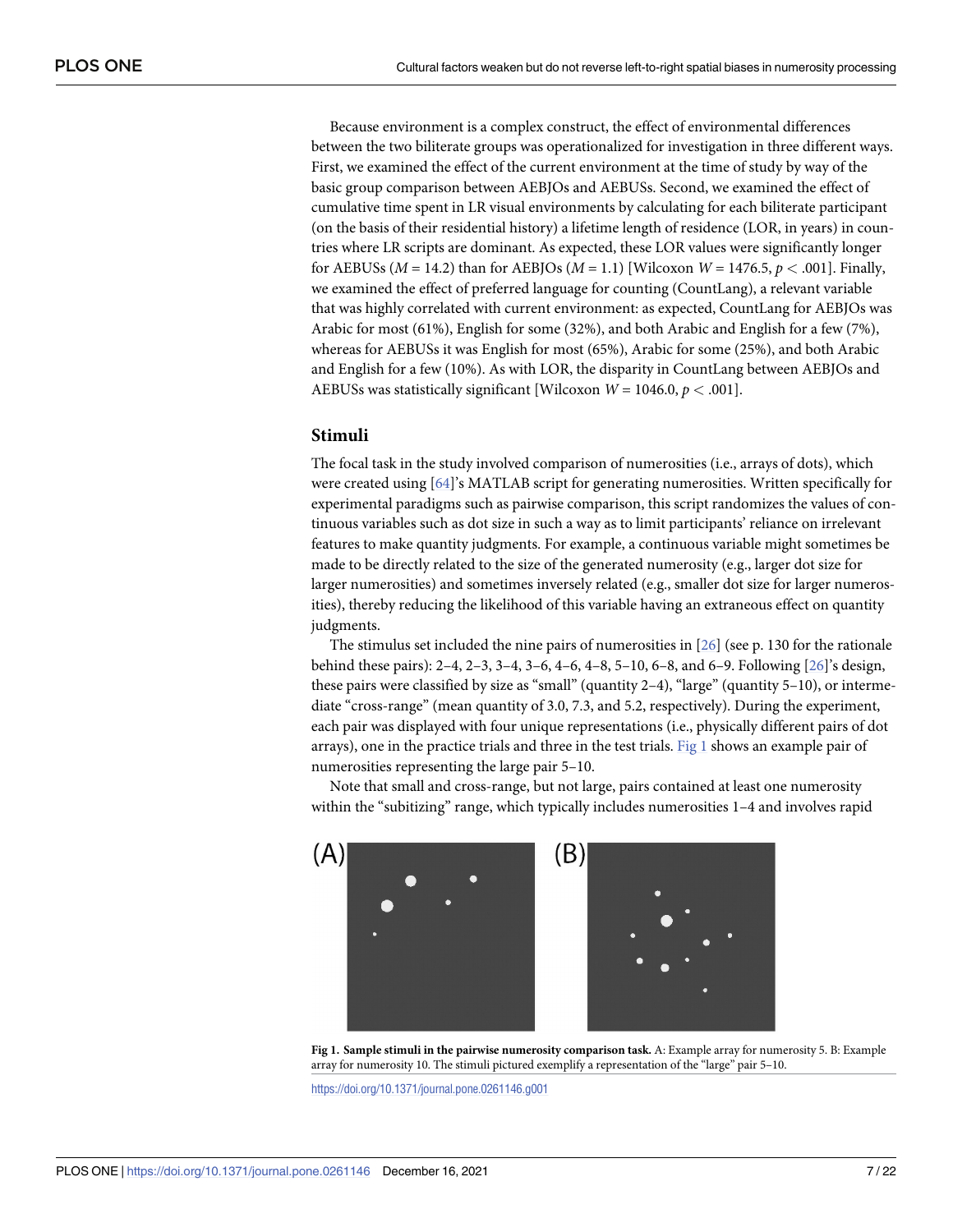<span id="page-7-0"></span>processing mechanisms that are unique to this range [\[65,](#page-19-0) [66\]](#page-20-0). This disparity between pair sizes could pose a problem for the interpretation of differences observed in the Results. Nevertheless, because effects of the subitizing range are not clear-cut [[67–69\]](#page-20-0) and the purpose of our study was to build directly upon [[26\]](#page-18-0)'s findings, we decided to continue using the same numerosity pairs as [\[26\]](#page-18-0) (rather than, e.g., using all "large" pairs), with careful consideration of the different processing mechanisms that may be involved for this set of pairs. We return to this point in the [Discussion](#page-12-0).

#### **Procedure**

Participants were tested individually in the country where they were recruited (Jordan for AMs and AEBJOs, and the U.S. for EMs and AEBUSs) and completed all parts of the study in a quiet room in one session. The study consisted of two parts, completed in the following order: (1) a speeded (i.e., respond as quickly as possible) bilateral pairwise comparison task with numerosities, and (2) a detailed background questionnaire, which included items about residential history, language proficiencies, and handedness (based on the Edinburgh Handedness Survey [[70](#page-20-0)]). The questionnaire was administered in Arabic to AMs and AEBJOs and in English to EMs and AEBUSs.

Each participant completed both conditions of the pairwise comparison task (with condition order counterbalanced across participants), the *smaller* condition (i.e., select the smaller numerosity of the two presented) and the *larger* condition. Both conditions consisted of an initial 18-trial practice block with audio-only corrective feedback and three 18-trial test blocks without corrective feedback; optional breaks were included at the end of each block. Each unique pair of dot arrays was presented twice with different bilateral orientations (i.e., smaller numerosity on the left in one trial and on the right in the other trial). This design resulted in 72 total practice and test trials (9 numerosity pairs x 4 unique representations x 2 orientations) in each condition.

Because participant exclusions did not occur evenly across the two possible condition orders (resulting in uneven counterbalancing across condition orders in some groups), we checked to see whether condition order had a significant effect on the dependent variables, response time (RT) and accuracy. A likelihood ratio test of two linear mixed-effects models (with random intercepts by Participant and Pair) with and without a term for Condition Order showed no effect of Condition Order on RT  $[\chi^2(1) = 0.690, n.s.]$ . Similarly, a likelihood ratio test of corresponding logistic mixed-effects models showed no effect of Condition Order on the log odds of accuracy  $[\chi^2(1) = 0.012, n.s.]$ . Thus, disparities in counterbalancing are unlikely to account for the between-group differences observed in the pairwise comparison task.

The pairwise comparison task was completed on a MacBook Pro laptop running OpenSesame 3.2.6 [[71](#page-20-0)], using a Cedrus 7-button response pad (RB-740) and studio-quality binaural headphones. To make the instructions an extension of the ambient language environment, initial audio-only instructions were played in Modern Standard Arabic for AMs and AEBJOs and in Mainstream U.S. English for EMs and AEBUSs. Participants placed the dominant finger (in most cases, this was their index finger) of each hand on the left and right target response buttons, respectively, and began the task by pressing either button. Their task was to—as quickly and accurately as possible—press the left button if the numerosity on the left side of the screen was the target and the right button if the one on the right side of the screen was the target.

#### **Results**

The results reported below concern the central analysis of differences in response times (RTs) by group, pair size, and condition, as well as additional models of RT differences that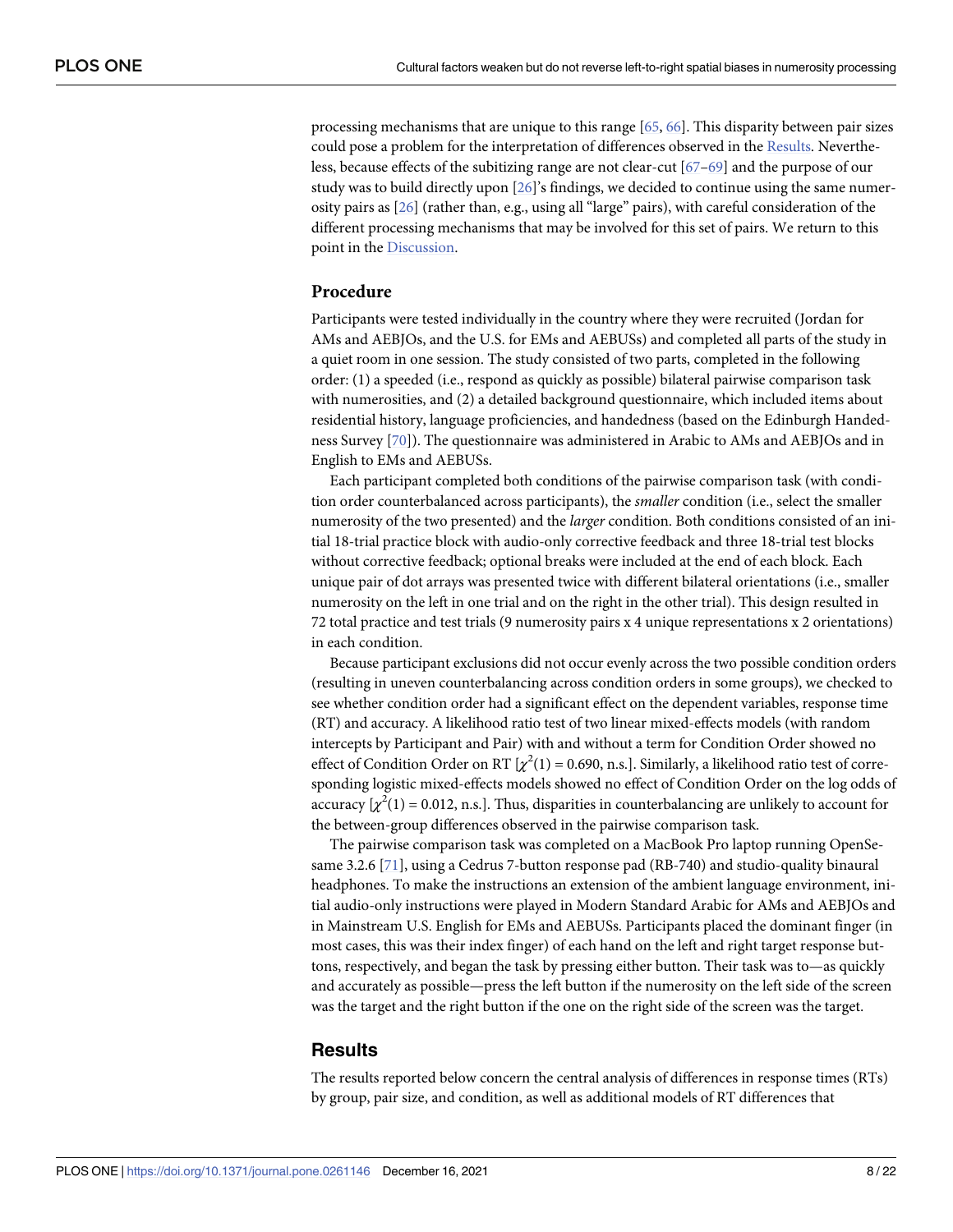<span id="page-8-0"></span>operationalized environment in terms of either lifetime length of residence (LOR) in LR-script environments (cf. [\[9](#page-17-0)]) or preferred language for counting (CountLang). For reasons of space, we do not report here error rate analyses as in  $[26]$ ; note, however, that we did carry out error rate analyses, which generally corroborated the results of Models 1A–1D described below. These latter analyses, along with the full dataset and a summary table of raw RTs, can be viewed on the Open Science Framework at [https://osf.io/7rgf8/.](https://osf.io/7rgf8/)

#### **Effects of group, pair size, and condition**

Our first set of analyses focused on RT differences from the test blocks and excluded RTs that were for incorrect responses, less than 150 ms (indicating a response that was unlikely to have been to the stimuli), or outliers more than 3 *SD* from individual participant means (= 3.2% of the data). In a linear mixed-effects model (with a treatment-coded Size predictor and random intercepts by Participant and Target Side), built using lmer() in the lmerTest package [\[72\]](#page-20-0) in R, raw RTs showed a "size effect" [[73](#page-20-0)]: RTs were significantly longer on large pairs [*β* = 61.865, *t* = 16.296, *p* < .001] and shorter on cross-range pairs  $\beta$  = −11.127, *t* = −2.961, *p* = .003] compared to small pairs. In addition, mean RTs showed a negative correlation with error rates [*r*(147) = −.161, *t* = −1.977, *p* = .050], suggesting a slight trade-off between speed and accuracy. We calculated the dependent variable of RT difference by pair, subtracting a participant's mean left-hand RT for a given pair (e.g., 2–3) from their mean right-hand RT for that pair (see [\[26\]](#page-18-0) for rationale). Thus, a positive RT difference indicates a left-hand bias while a negative RT difference indicates a right-hand bias.

The RT difference data are graphed in Figs 2 and [3,](#page-9-0) respectively, for the *smaller* condition and *larger* condition. In the context of graphs of this type, the standard SNARC effect, a LR bias, takes the form of a negative slope with increasing numerosity size (i.e., more negative RT differences for larger numerosities), whereas the reverse SNARC effect, a RL bias, takes the opposite form. As can be seen in Figs 2 and [3](#page-9-0), there is indeed a SNARC effect (i.e., an effect of pair size), as well as a change in the SNARC effect across conditions; more broadly, there are also differences and similarities among the groups. To analyze the data statistically, we built a series of linear mixed-effects models, treating each of the four groups as the reference level of a Group predictor.

To address Q1–Q2 concerning SNARC effects and task-dependency effects in LR and RL monoliterates, we first built models focusing on the comparison of the EM and AM groups



Fig 2. Mean RT differences (in milliseconds) in the *smaller* condition, by group and pair size. Groups residing in the U.S. are plotted on the left; groups residing in Jordan on the right. Each pair size represents the average over the three pairs for that pair size. The dashed horizontal line marks zero RT difference (i.e., no hand bias); error bars mark 95% confidence intervals.

<https://doi.org/10.1371/journal.pone.0261146.g002>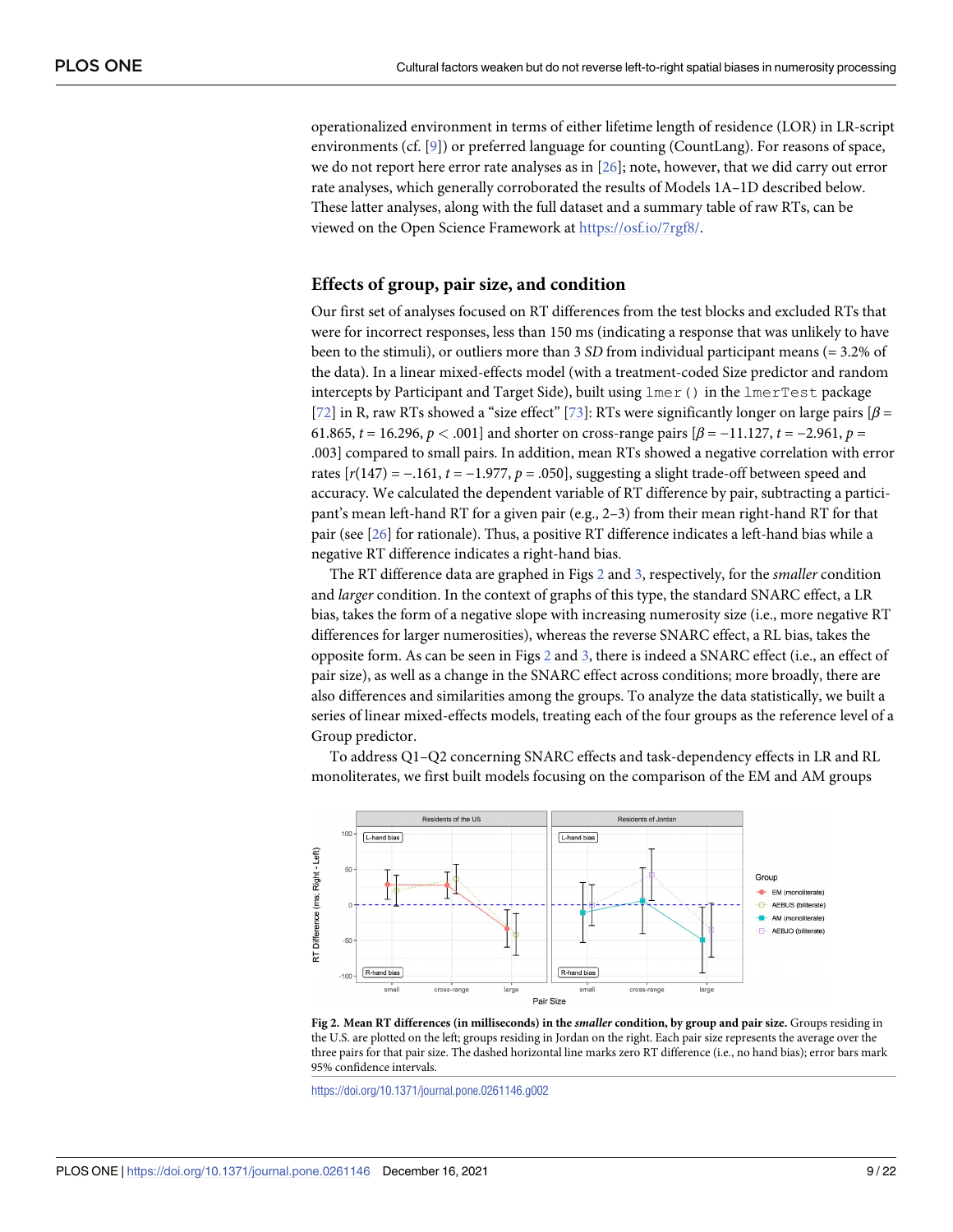<span id="page-9-0"></span>

[Fig](#page-8-0) 3. Mean RT differences (in milliseconds) in the larger condition, by group and pair size. Groups in the U.S. are plotted on the left; groups in Jordan on the right. Each pair size represents the average over the three pairs for that pair size. The dashed horizontal line marks zero RT difference (i.e., no hand bias); error bars mark 95% confidence intervals.

<https://doi.org/10.1371/journal.pone.0261146.g003>

(Models 1A–1B). These models included treatment-coded fixed effects for Group (reference level = EM in Model 1A, AM in Model 1B), (Pair) Size (reference level = small), and Condition (reference level = *smaller*), and random intercepts by Participant and Pair (for rationale, see [\[74\]](#page-20-0)). The models also included terms for all possible interactions among the fixed-effect predictors. An analysis of variance (ANOVA) on Model 1A (using  $Anova()$  in the car package [\[75\]](#page-20-0)) revealed no main effect of Group, Size, or Condition and no Group  $\times$  Size or Group × Size × Condition interaction [ $χ²s$  < 3.022, n.s.]. However, there was a marginal Group × Condition interaction  $[\chi^2(3) = 6.412, p = .093]$ , reflecting a tendency for the disparity between conditions in RT differences to vary across groups. There was also a significant Size  $\times$  Condition interaction  $[\chi^2(2) = 73.667, p < .001]$ , reflecting the global change in the nature of the SNARC effect across conditions. The fixed-effect coefficients in Models 1A–1B are summarized in the [S1](#page-15-0) and [S2](#page-16-0) Tables.

Starting with the results for the *smaller* condition, as seen in [Fig](#page-8-0) 2, EMs showed a SNARC effect in terms of going from a left-hand bias on small pairs  $\beta = 28.483$ ,  $t = 2.142$ ,  $p = .033$ ], which stayed a left-hand bias on cross-range pairs  $[\beta = -0.825, t = -0.046, n.s.]$ , to a stronger right-hand bias (i.e., more negative RT difference) on large pairs  $\beta = -61.849$ ,  $t = -3.456$ ,  $p <$ .001]. On the other hand, AMs showed no hand bias on small pairs  $\beta = -10.841$ ,  $t = -0.533$ , n. s.] and no significant change in bias on cross-range or large pairs [|*β*|s *<* 38.612, |*t*|s *<* 1.417, n.s.], resulting in effectively no SNARC effect. Thus, these results partially confirm our first hypothesis, H1: AMs and EMs did in fact have different response biases for numerosities, in that EMs showed a strong LR bias whereas AMs did not. However, AMs did not show the reverse (RL) bias; rather, they showed no significant directional bias.

As for the *larger* condition, the nature of the SNARC effect differed compared to that seen in the *smaller* condition, especially among EMs. As seen in Fig 3, EMs showed a reverse SNARC effect in this condition in terms of going from a stronger right-hand bias on small pairs [*β* = −45.925, *t* = −2.629, *p* = .009], which stayed a right-hand bias on cross-range pairs [*β* = 6.216, *t* = 0.252, n.s.], to a left-hand bias on large pairs [*β* = 113.424, *t* = 4.588, *p <* .001]. However, the magnitude of EMs' RL bias in the *larger* condition (as reflected in the distance between mean RT differences to large and small pair sizes) was slightly smaller than that of their LR bias in the *smaller* condition (magnitude of RL bias, *larger* condition = 52, cf. magnitude of LR bias, *smaller* condition = 62; see Figs [2](#page-8-0) and 3). Meanwhile, AMs also tended to show more of a left-hand bias on large pairs in the *larger* condition compared to the *smaller*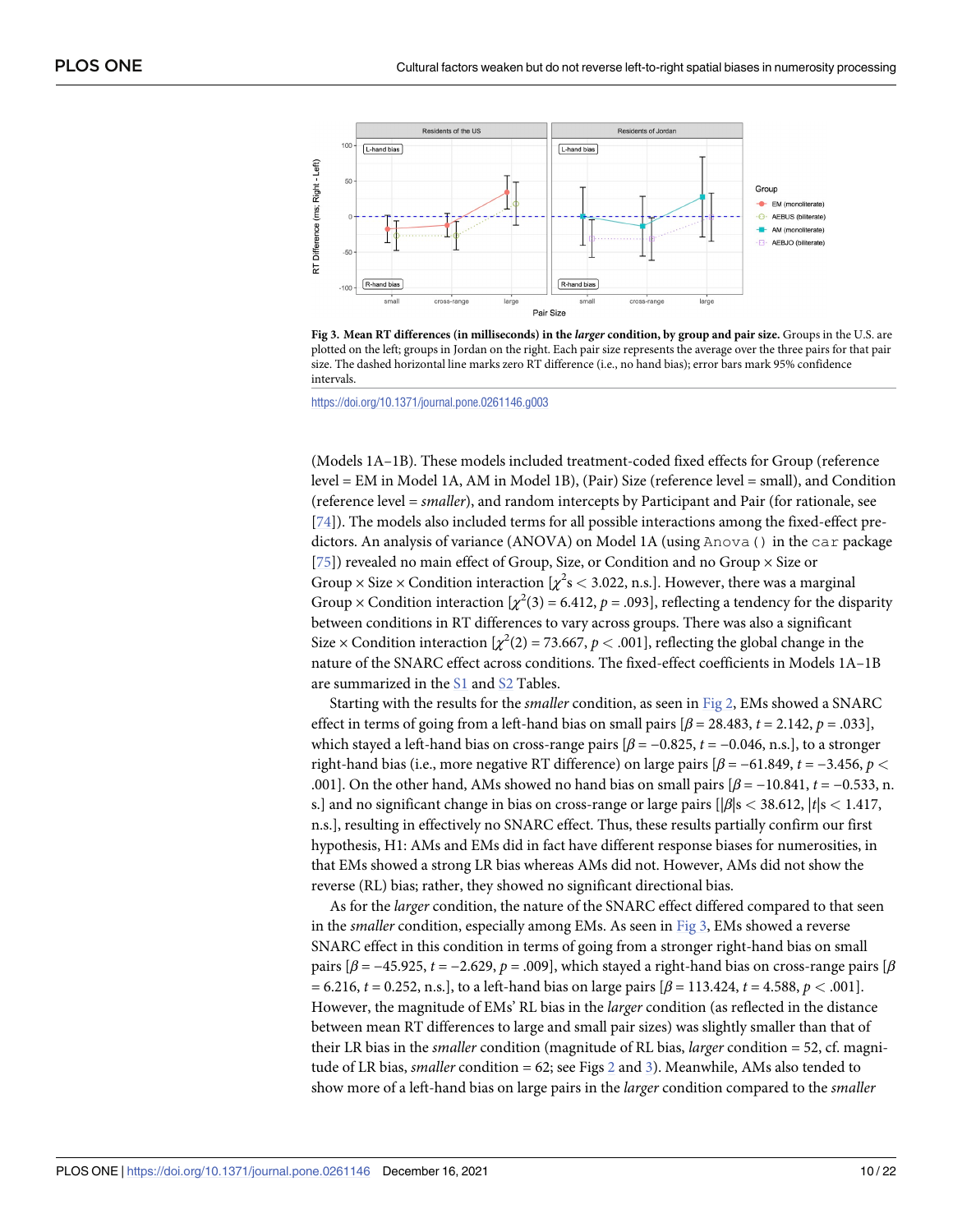condition, but this tendency was not statistically significant  $\beta$  = 65.786, *t* = 1.756, n.s.]. These results therefore partially support our second hypothesis, H2, regarding a task-dependency effect: the SNARC effect for EMs was indeed weakened in the *larger* condition vis-a-vis the *smaller* condition, in that EMs showed a RL bias that was slightly smaller than their LR bias from the *smaller* condition. However, AMs did not show the reverse (here, LR) bias; furthermore, AMs' bias, which was again weaker than EMs' and in fact not significant, went in the same direction as EMs'.

To address Q3 concerning SNARC effects in RL-LR biliterates living in different visual environments, we built two additional models focusing on the comparison of the AEBUS and AEBJO groups to the AM and EM groups, as well as the comparison of the AEBUS and AEBJO groups to each other (Models 1C–1D). The structure of each of these models was the same as that of Models 1A–1B except in the coding of the Group factor, which was set to a reference level of AEBUS in Model 1C and AEBJO in Model 1D. The fixed-effect coefficients in Models 1C–1D are summarized in the [S3](#page-16-0) and [S4](#page-16-0) Tables.

Starting again with the *smaller* condition, AEBUSs resembled EMs (see [Fig](#page-8-0) 2) in showing a SNARC effect, going from a non-significantly left-skewed bias on small pairs  $\beta$  = 20.106, *t* = 1.472, n.s.], which did not significantly change on cross-range pairs [*β* = 16.351, *t* = 0.890, n.s.], to a stronger right-hand bias on large pairs  $\beta = -61.796$ ,  $t = -3.364$ ,  $p = .001$ ; in fact, the SNARC effect for EMs did not differ significantly  $\beta = -0.028$ ,  $t = -0.001$ , n.s.]. AEBUSs also did not differ significantly from AEBJOs, whose bias on large pairs in this condition was nonsignificantly less skewed toward the right-hand [*β* = 26.773, *t* = 0.964, n.s.]. AEBJOs still tended toward a stronger right-hand bias on large pairs compared to small pairs like AEBUSs; however, as with AMs, AEBJOs' bias on large pairs was weaker than AEBUSs' and not significantly skewed toward the right hand  $\beta = -35.023$ ,  $t = -1.540$ , n.s.]. Thus, although the LR bias tended to be stronger for both AMs and AEBUSs (as reflected in negative interaction coefficients), neither difference with respect to the AEBJOs was significant. In short, in the *smaller* condition, AEBUSs and AEBJOs were numerically more similar to EMs and AMs, respectively, than to each other, but neither tendency to pattern more closely with one monoliterate group over the other biliterate group was statistically significant.

With regard to the *larger* condition, both biliterate groups resembled EMs in showing a RL bias. As evident in the comparison of Figs [2](#page-8-0) and [3,](#page-9-0) AEBUSs showed a stronger right-hand bias on small pairs in the *larger* condition compared to the *smaller* condition [*β* = −47.019, *t* = −- 2.733,  $p = .006$ ]. Further, AEBUSs patterned like EMs in showing a similar bias on cross-range pairs [*β* = −16.440, *t* = −0.676, n.s.] and a stronger left-hand bias on large pairs [*β* = 106.807,  $t = 4.394$ ,  $p < .001$ ], such that neither of the three-way interaction coefficients with Group = EM was significant (as discussed above, AEBJOs patterned differently in tending to show a weaker directional bias in this condition). Similar to AEBUSs, AEBJOs tended to show a right-hand bias on small pairs, which did not change significantly on cross-range pairs [*β* = −43.186, *t* = −1.400, n.s.], and a stronger left-hand bias on large pairs [*β* = 65.136, *t* = 2.112, *p* = .035]. The RL bias tended to be stronger for both AMs and AEBUSs (as reflected in positive interaction coefficients), to a greater degree for AEBUSs; however, again neither difference with respect to the AEBJOs was significant. Thus, as in the *smaller* condition, in the *larger* condition AEBUSs were more similar to EMs while AEBJOs were more similar to AMs, but only numerically and not statistically.

Additional comparisons of AEBUSs' and AEBJOs' response patterns showed more evidence of differences between these groups. Although AEBUSs' and AEBJOs' directional biases in the *larger* condition were both RL, AEBUSs' bias was slightly stronger (distance in mean RT differences to large and small pairs of 45 for AEBUSs vs. 30 for AEBJOs; see [Fig](#page-9-0) 3) and thus the more similar of the two to EMs'. Relative to AEBUSs' strong LR bias in the *smaller* condition,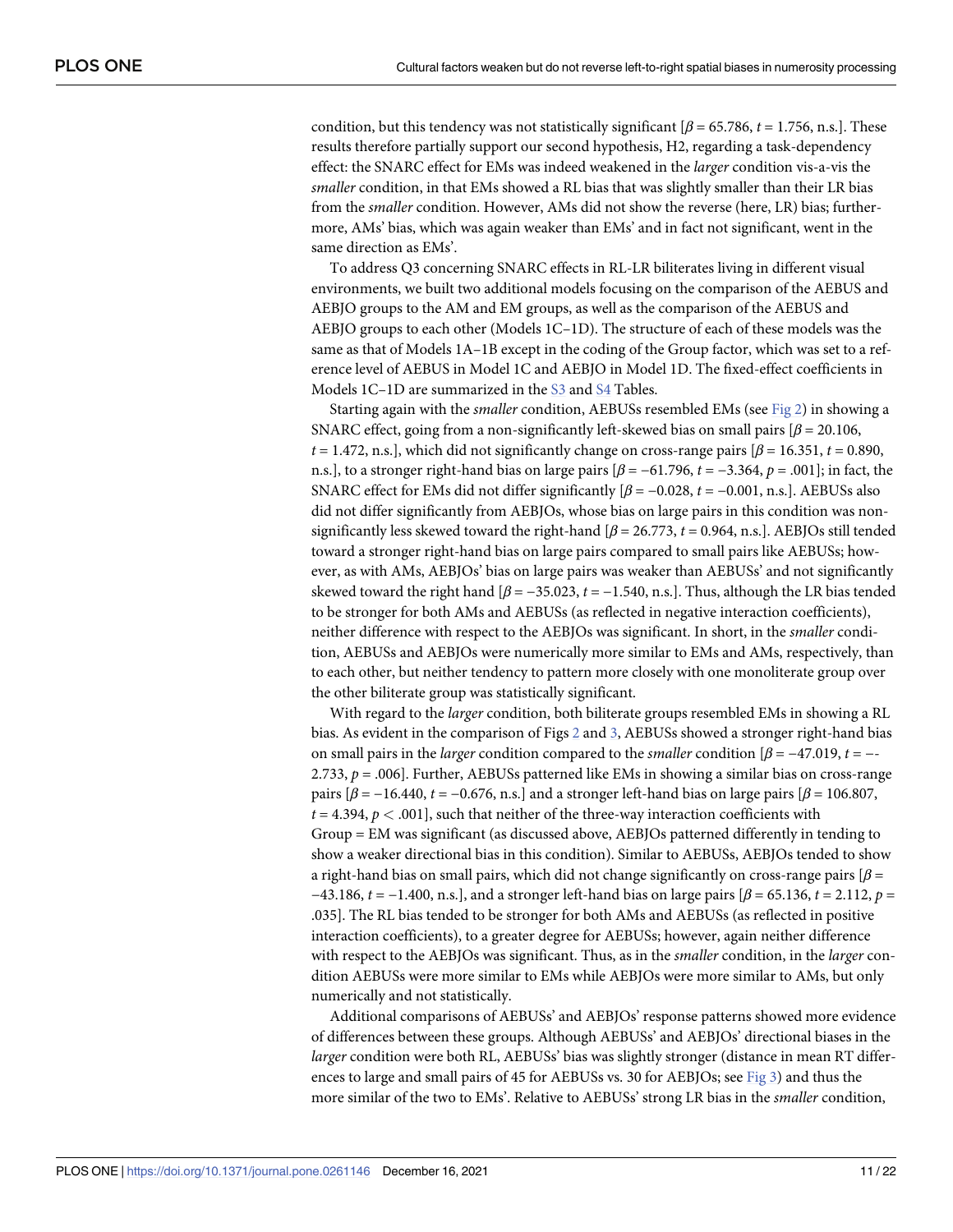<span id="page-11-0"></span>AEBJOs' LR bias, like AMs', was also weaker and not significant  $\beta = -35.023$ ,  $t = -1.540$ , n.s.]. Together, these results provide partial support for our third hypothesis, H3, because only a weak effect of environment was observed overall: as predicted, there were differences between the two biliterate groups, and each biliterate group patterned more like the monoliterate group in the same environment than like the other biliterate group. However, these patterns were subtle, because the number of non-significant hand biases, across all groups and both conditions, limited how much contrast could be observed between the biliterate groups to begin with. We return to this point in the [Discussion](#page-12-0).

#### **Effects of residence and counting language**

To examine the relationship between biliterates' lifetime LOR in LR-script environments and their directional response biases, we built an additional mixed-effects model of RT differences in AEBUSs and AEBJOs (Model 2A). Model 2A had the same random-effects structure as Models 1A–1D (random intercepts by Participant and Pair) and nearly the same fixed-effects structure, except that the Group effect was replaced by the LOR effect. LOR values were positively skewed, so for the purposes of this analysis the LOR variable was log-transformed. An ANOVA on Model 2A showed no effect of (log) LOR  $[\chi^2(1) = 0.212, p = .645]$  and no interactions of LOR with Size and/or Condition  $[\chi^2 s < 1.387, n.s.]$ . We followed up this model with a similar model of AEBUSs' RT differences (Model 2B), which had an identical structure except that the LOR effect represented continuous LOR in the current LR-script environment (i.e., the US) up until the time of study, as in [\[9](#page-17-0)]. An ANOVA on Model 2B also showed no effect of (log) LOR  $[\chi^2(1) = 0.874, p = .350]$ , no LOR × Size interaction  $[\chi^2(2) = 1.560, p = .458]$ , and no LOR × Size × Condition interaction  $[\chi^2(2) = 2.641, p = .267]$ , although there was a marginal LOR  $\times$  Condition interaction  $[\chi^2(1) = 3.091, p = .079]$ . These results thus provided no clear evidence for an effect of environment as operationalized in terms of individuals' LOR.

To examine the role of linguistic counting preferences linked to environment (CountLang; i.e., participants' preferred languages for counting), we built another mixed-effects model of all biliterates' RT differences (Model 3), with the same structure as Models 2A–2B except that the LOR effect was replaced by CountLang (treatment-coded, with reference level 'English'). In contrast to the models examining LOR effects, Model 3 suggested that CountLang played a significant role in biliterates' RT differences. An ANOVA on Model 3 showed no main effect of CountLang  $[\chi^2(2) = 0.584, p = .747]$  and no CountLang × Size interaction  $[\chi^2(2) = 4.080, p =$ .395] but a significant CountLang  $\times$  Condition  $[\chi^2(2) = 8.464, p = .015]$  and marginal CountLang  $\times$  Size  $\times$  Condition interaction  $[\chi^2(4) = 9.199, p = .056]$ . The fixed-effect coefficients in Model 3 are summarized in the S5 [Table](#page-16-0).

As shown in [Fig](#page-12-0) 4, the nature of the CountLang effect echoed the group differences evident in Models 1A–1D. To be more specific, whereas biliterates who counted in English showed a standard SNARC effect in the *smaller* condition via more negative RT differences on large (but not cross-range) pairs vis-a-vis small pairs [*β* = −67.689, *t* = −3.553, *p <* .001], biliterates who counted in Arabic showed a weaker (namely, null) SNARC effect, as reflected in RT differences that were marginally more positive on cross-range pairs  $[\beta = 50.204, t = 1.735, p = .083]$  and significantly more positive on large pairs  $\beta$  = 63.587, *t* = 2.197, *p* = .028]. On the other hand, biliterates who counted in both English and Arabic tended toward an even stronger SNARC effect, as reflected in RT differences that were marginally more negative on large pairs [*β* = −86.676, *t* = −1.738, *p* = .082]. In the *larger* condition, the SNARC effect for biliterates who counted in English was reversed on large (but not cross-range) pairs  $\beta = 106.719$ ,  $t = 4.000$ ,  $p$ *<* .001], but this reversal tended to be canceled in biliterates who counted in Arabic [*β* = −75.307, *t* = −1.841, *p* = .066], leading again to a null SNARC effect. Once again, biliterates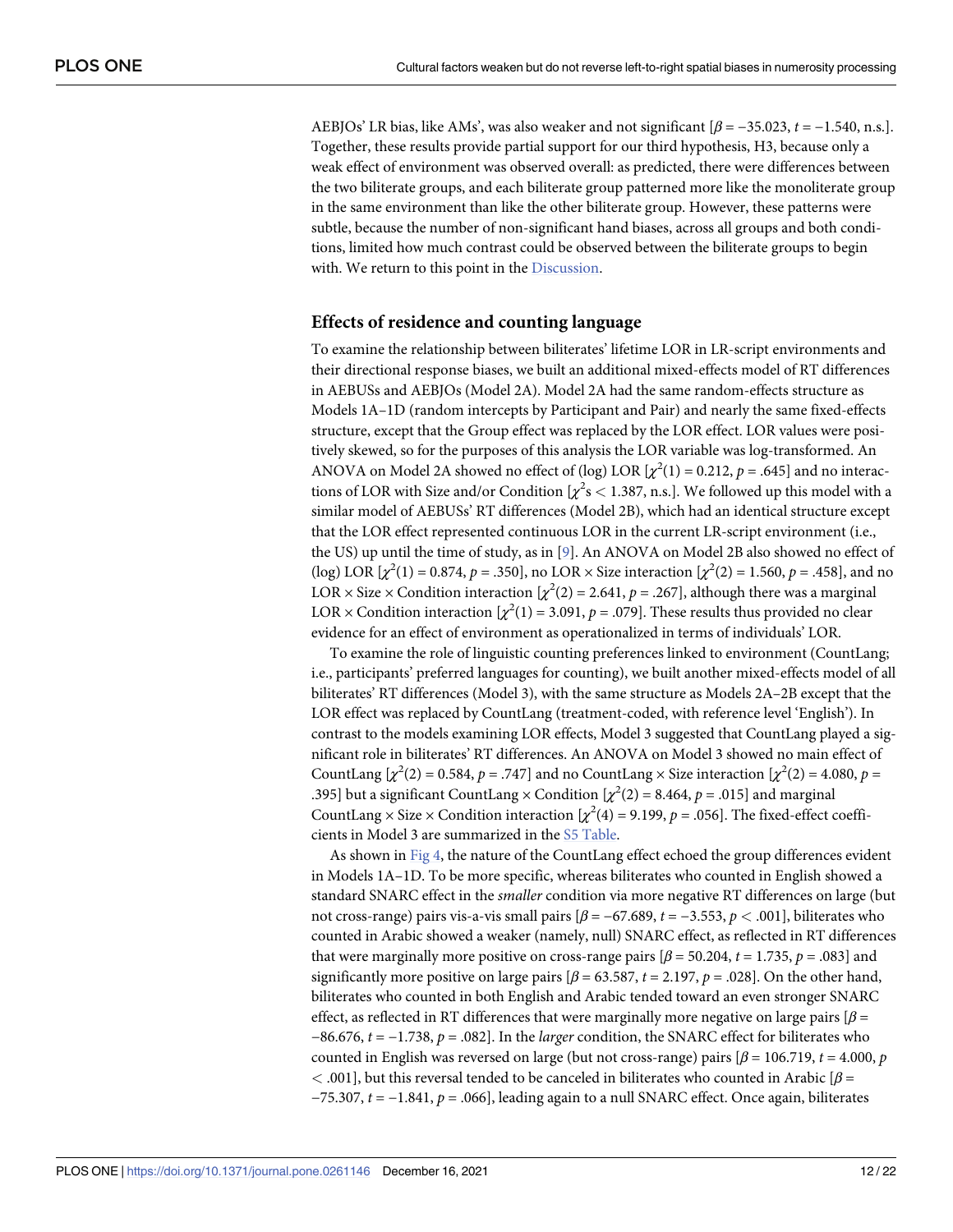<span id="page-12-0"></span>

[Fig](#page-11-0) 4. Mean RT differences (in milliseconds), by preferred language(s) for counting (CountLang) and pair size. The smaller condition is plotted on the left; the *larger* condition on the right. Each pair size represents the average over the three pairs for that pair size. The dashed horizontal line marks zero RT difference (i.e., no hand bias); error bars mark 95% confidence intervals.

<https://doi.org/10.1371/journal.pone.0261146.g004>

who counted in both English and Arabic showed the same (reverse) SNARC effect as bilinguals who counted in English, but tended toward an even stronger effect, as reflected in marginally more positive RT differences on large pairs  $\beta$  = 124.654, *t* = 1.768, *p* = .077]. Taken together, these results provided evidence for an indirect effect of environment as mediated by preferred language(s) for counting. Further, a split preference for counting in English or Arabic was, surprisingly, associated with stronger directional response biases than counting in English.

#### **Discussion**

#### **Synthesis of the findings**

The findings of this study partially support our hypotheses (H1–H3) and build upon the results of [\[26\]](#page-18-0) in three ways. First, looking at more consistently RL script users (AMs) and implementing stricter control of extraneous continuous variables, we obtained results for RT differences that converged with [[26](#page-18-0)]'s: AMs failed to show a significant reverse SNARC effect in either task condition (cf. H1), much like [[26](#page-18-0)]'s Hebrew readers. Second, we found, in our LR monoliterates (EMs), a task-dependency effect that consisted of stronger (reverse) SNARC effects than observed in [\[26\]](#page-18-0)'s LR monoliterates (Poles): across both task conditions, EMs showed a significant directional bias, which was weaker in the *larger* condition as hypothesized (H2). In short, EMs and AMs showed different, albeit not opposite, response patterns—the former, a task-dependent SNARC effect, and the latter, a null effect. Third, we contributed the first data on numerosity processing by bidirectional biliterates in complementary unidirectional visual environments. The group comparison of U.S.-based biliterates (AEBUSs) and Jordan-based biliterates (AEBJOs) showed only a weak interaction of current environment with biliteracy, with both groups showing broad similarities with EMs suggestive of an innate LR code. In addition, there was no significant effect of length of residence in LR-script environments (although an important caveat here is that the assumption that LOR would have a linear effect may be faulty, since the literature on L1 attrition has suggested that LOR in a second language, or L2, environment may have an effect that is not linear and/or not in the expected direction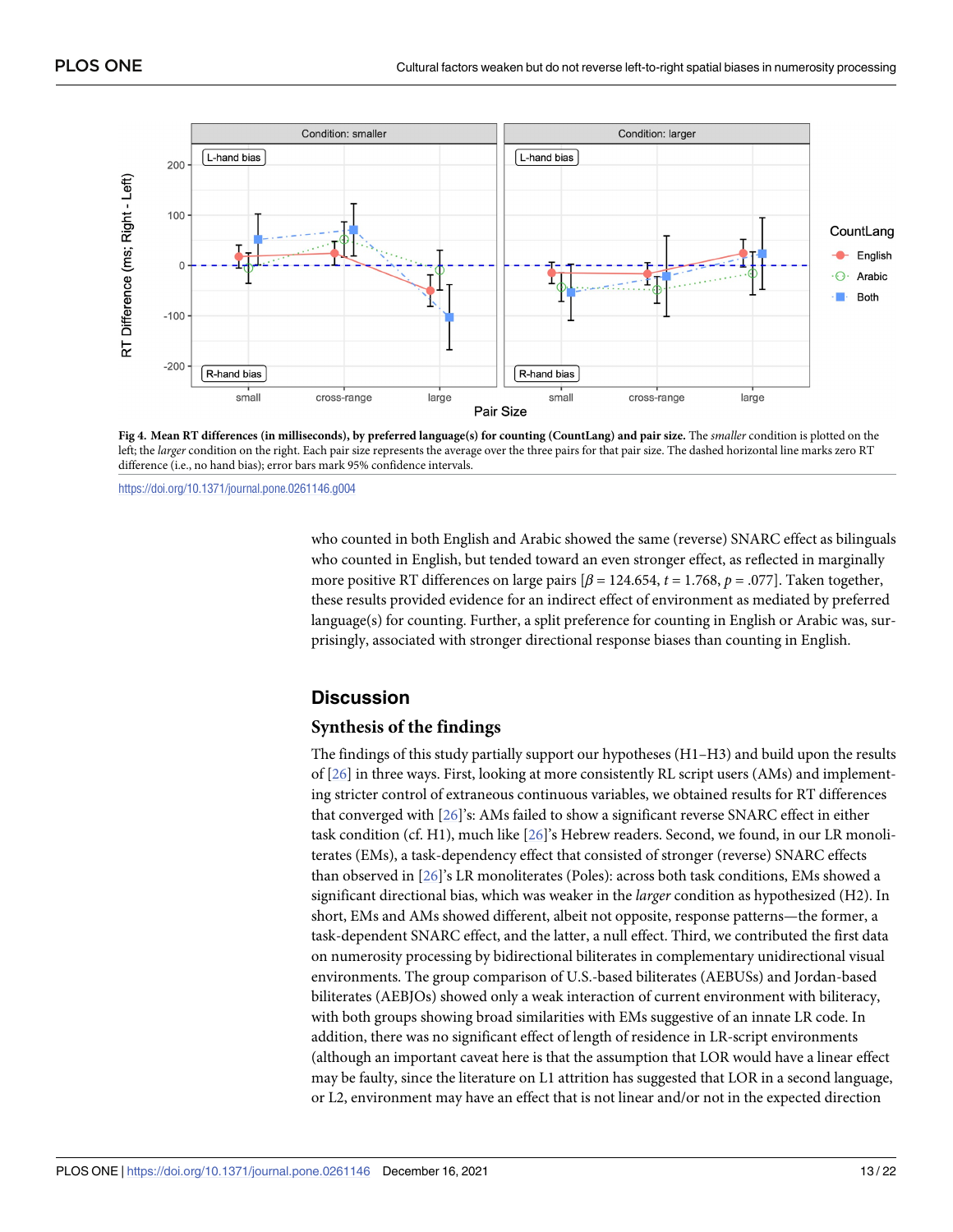<span id="page-13-0"></span>[\[76,](#page-20-0) [77\]](#page-20-0)). On the other hand, preferred language(s) for counting, which differed between AEBUSs and AEBJOs in accordance with their respective environments, did play a significant role. These findings thus point to the conclusion that while environment has, at best, only a weak direct effect on directional biases (cf. H3), it may additionally exert an indirect effect via behavioral outcomes such as linguistic counting preferences that are shaped by environment.

Two additional aspects of our findings are worth noting: RTs were significantly faster, and hand/side biases were generally weaker, on small and cross-range pairs as compared to large pairs. These outcomes are consistent with previous findings showing a link between slower RTs and stronger SNARC effects [[78](#page-20-0), [79](#page-20-0)]. The faster RTs observed on small and cross-range pairs in this study are attributable to the rapid enumeration process associated with the subitizing range, which generally refers to numerosities 1–4 and is not culture-specific [[16](#page-17-0), [80](#page-20-0), [81](#page-20-0)]. Although the mechanism underlying the subitizing range is not entirely understood, and the range itself can vary depending on task demands and individual differences [[65](#page-19-0), [66](#page-20-0), [68](#page-20-0)], research shows overall faster RTs, higher accuracies, and narrower activation sites for numerosities in the subitizing range [[39](#page-18-0), [82–84\]](#page-20-0), most likely the result of automatic processing of exact (versus approximate) magnitude.

Crucially, the possibility of subitizing-range processing of small and cross-range pairs means that the current study can be viewed as a strong test of SNARC effects in readers of opposite-direction scripts. That is, given that faster RTs are associated with weaker SNARC effects, the inclusion of pair sizes within the faster-processed subitizing range works against finding SNARC effects. As such, the significant directional biases that were found in this study —in spite of this aspect of the design—can be interpreted as a robust result. Although it was important to follow the same overall design in [\[26\]](#page-18-0) to facilitate cross-comparison between studies and establish whether SNARC effects occur in bidirectional biliterates to begin with, now that the current findings have laid this groundwork, it would be advantageous to extend this research to more numerosities outside the subitizing range in order to see whether the groups examined in this study show stronger SNARC effects with these larger numerosities [\[84–86\]](#page-20-0). Other elements that tend to elicit stronger SNARC effects could be incorporated into the design as well, such as a fixed standard for comparison [[87](#page-21-0)–[89](#page-21-0)], a wider range of numerosities [[84](#page-20-0)], and more repetitions of the same numerosity stimuli [[90](#page-21-0)]. Given that the SNARC effect draws upon relative magnitude processing [[34](#page-18-0), [89](#page-21-0)], these design elements tend to evoke stronger response biases because they allow participants to mentally "tag" numerosities as relatively "small" or "large". Therefore, incorporating these design elements may help reduce noise in spatial-numerical mapping and elicit clear SNARC effects in groups where such effects have generally been found to be weak or absent (i.e., RL readers).

#### **Accounting for variation in the SNARC effect**

Within the framework of Multiple Competing Codes Theory (MCCT), variation in the SNARC effect can be explained in terms of the interaction of potentially conflicting spatialnumerical mapping codes. For example, the task-dependency effect in numerosity processing —in particular, the weaker directional bias shown by some participants in our *larger* condition —is attributable to a conflict in this task condition between the small-to-large ordering of the cardinal code and the large-to-small ordering of the ordinal code. For some individuals, the mismatching cardinal code is not strong enough to mask the ordinal effect (i.e., result in a null bias), consistent with the view that the ordinal code may outweigh the cardinal code in the context of numerosity processing.

Another dimension of variation in the SNARC effect was evident in the absence of significant directional biases in our Jordan-based groups (AMs and AEBJOs), which may be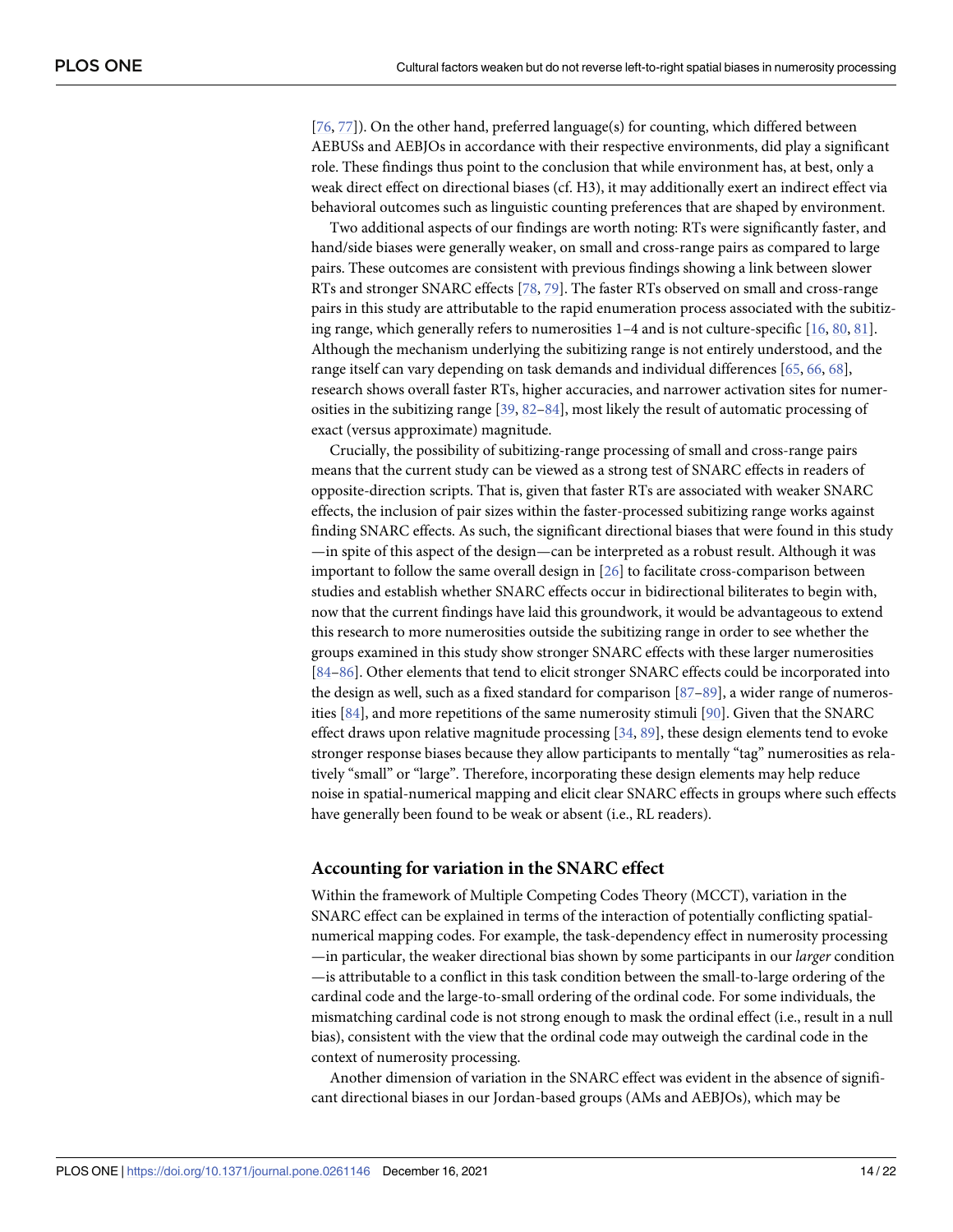interpreted in various ways. By comparing these groups of RL readers with other RL groups [\[18–20\]](#page-17-0), we can offer two different, and not mutually exclusive, explanations for their null biases. First, given that LR groups generally show stronger SNARC effects than RL groups in the literature [[45](#page-19-0), [53](#page-19-0)], the innate LR code is likely to be contributing to this difference. According to MCCT, the innate code is either strengthened or attenuated as a consequence of formal numeracy and literacy development. Therefore, like [\[26\]](#page-18-0)'s Hebrew readers, our Arabic readers in Jordan may have shown null biases because of a conflict between RL cultural factors and the innate LR code, which does not occur for LR groups. Second, AMs and AEBJOs may have lacked a consistent response strategy in the pairwise comparison task. Zebian [\[17\]](#page-17-0) mentions a number of technical safeguards she implemented to ensure her Lebanese participants were familiarized with task requirements before data collection; in retrospect, our study would have benefited from incorporating more of these safeguards. As in [[17](#page-17-0)], AMs and AEBJOs were tested in non-laboratory settings (homes, schools, and other convenient meeting places); nevertheless, misunderstanding of task instructions (in particular, the switch from the *smaller* to the *larger* condition, and vice versa) was most common in these two groups, who represented the majority of the data exclusions due to low accuracies. Consequently, it is possible that these groups approached the task in a fundamentally different way than the U.S.-based groups. Future studies should consider adding a neuroimaging component to inspect the brain activation patterns that occur in these groups during processing, which would help verify whether participants in a RL environment do indeed engage with tasks such as pairwise comparison differently than participants in a LR environment.

Since bidirectional biliterates have not been studied extensively in the field of numerical cognition, there remain several open questions concerning the precise role of dual script directions in introducing variation in the SNARC effect. Recall that our aim in examining two groups of bidirectional biliterates was to tease apart script direction effects from environment effects, in service of elaborating the nature of a more generally described "culture effect". Given the overall lack of significant biases in these groups, in addition to null effects of length of residence in LR-script environments, we did not find clear evidence of a direct effect of ambient visual environment and are thus not in a position to conclude whether environment or script knowledge plays a more prominent role in the spatial biases observed during numerosity processing. One possibility is that, in the absence of exposure to text during numerosity processing, culture effects weaken, allowing the innate LR code to take over. In future work, it would therefore be worth seeing whether evoking stronger (reverse) SNARC effects by incorporating some of the aforementioned design elements would lead to the same pattern of results.

An additional open question concerns, more generally, the scope of possible interactions among the various spatial-numerical mapping codes available to bidirectional biliterates. Under MCCT, bidirectional biliterates actually have two sets of (potentially conflicting) cardinal and ordinal codes (one for each script direction), meaning that, together with the innate code, they engage with a total of five spatial-numerical mapping codes. Since both biliterate groups in the current study showed biases similar to EMs' (albeit not statistically significant), it could therefore be the case that their conflicting pairs of ordinal and cardinal codes cancel each other out, but their mutual activation also works to weaken the innate LR code, preventing it from producing robust LR SNARC effects. Further research on bidirectional biliterates using more sensitive task designs for numerosity processing may help elucidate the true strength of the innate LR code as well as the ways in which it may be modulated by other relevant spatial-numerical mapping codes.

On a final note, the indirect effect of environment observed via linguistic counting preferences invites a number of follow-up questions for future work on the SNARC effect in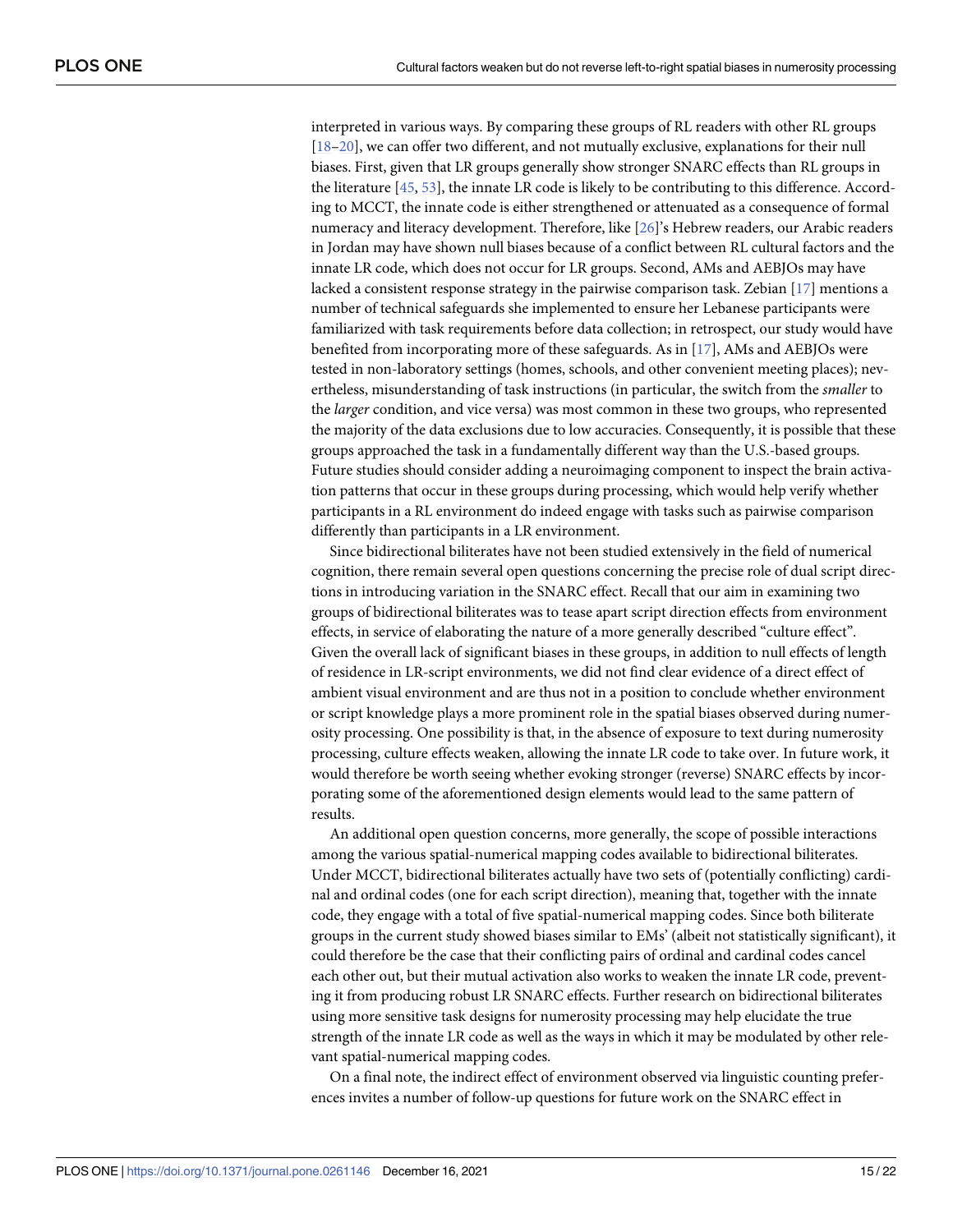<span id="page-15-0"></span>bidirectional biliterates. For one, what are other ways in which environment might indirectly play a role in biliterates' directional response biases? To take another, what is the mechanism underlying the pattern observed in "bilingual counters" (i.e., biliterates who reported no clear preference of one language over another for counting) whereby their experience counting in Arabic was linked to *stronger* EM-like SNARC effects, in contrast to the weaker SNARC effects observed in AMs? On the one hand, this pattern is consistent with the notion of a robust innate LR code; on the other hand, the presence of an innate LR code does not in itself predict enhanced SNARC effects in bilingual counters. Thus, future work examining bidirectional biliterates as bilinguals, which takes advantage of experimental paradigms manipulating relevant factors such as "language mode" [[91](#page-21-0)], may offer insight into how the flexibility and contextsensitivity of bilingual language systems may lead to numerosity processing outcomes distinct from those of monolinguals/monoliterates.

#### **Conclusion**

The current findings connect with the broader literature on numerical cognition in three ways. First, new data from monoliterates and bidirectional biliterates suggest that nonsymbolic numerical magnitudes (numerosities) maintain shared and separate processing mechanisms ("spatial-numerical mapping codes" in MCCT) vis-a-vis symbolic numerical magnitudes (digits). Digits and numerosities maintain a shared abstract representational system for numerical magnitude, reflected in the influence of the cardinal code for both; however, their pathways to accessing this representational system differ, as evident in disparate ordinal effects (e.g., the task-dependency effect in the current study vs. no task-dependency effect in [[41](#page-18-0)]). Second, the finding of no robust (reverse) SNARC effects in Arabic monoliterates converges with previous findings of weak SNARC effects in RL groups, as well as with findings of early LR biases in infant and animal studies  $[11, 14]$  $[11, 14]$  $[11, 14]$ , in supporting the existence of an innate LR code. Third, the absence of a clear direct effect of environment in bidirectional biliterates further suggests that the innate LR code is robust, consistent with recent findings on LR biases in RL script users [\[36,](#page-18-0) [60,](#page-19-0) [92\]](#page-21-0). In short, our findings point to a complex configuration of factors (and variable weights) influencing directional response biases during numerosity processing, one that resembles in broad strokes the configuration of factors involved during symbolic numerical processing.

Given that this was, to our knowledge, the first study of numerosity processing to examine bidirectional biliterates in different locations along with their monoliterate counterparts, there are several directions for further research. For one, more cross-cultural neuroimaging research is needed to see whether the observed behavioral differences between groups (e.g., in taskdependency effects) are reflected in distinct brain activation patterns. Moreover, whereas we have assumed a unidirectional kind of influence from engaging with a script, the reality is that a reader's eyes typically jump around during reading, raising the question of what type of effect is exerted by such excursions and inconsistencies in visual scanning (cf.  $[93]$ ); homing in on the most proximal scanning experiences associated with reading would thus help round out the picture of script direction effects. In closing, much remains to be discovered about the role of (bi)literacy in numerical processing, making this a fertile area for future work in numerical cognition.

#### **Supporting information**

**S1 [Table.](http://www.plosone.org/article/fetchSingleRepresentation.action?uri=info:doi/10.1371/journal.pone.0261146.s001) Fixed effects in Model 1A (intercept represents Group = EM, Size = small, Condition =** *smaller***).** (PDF)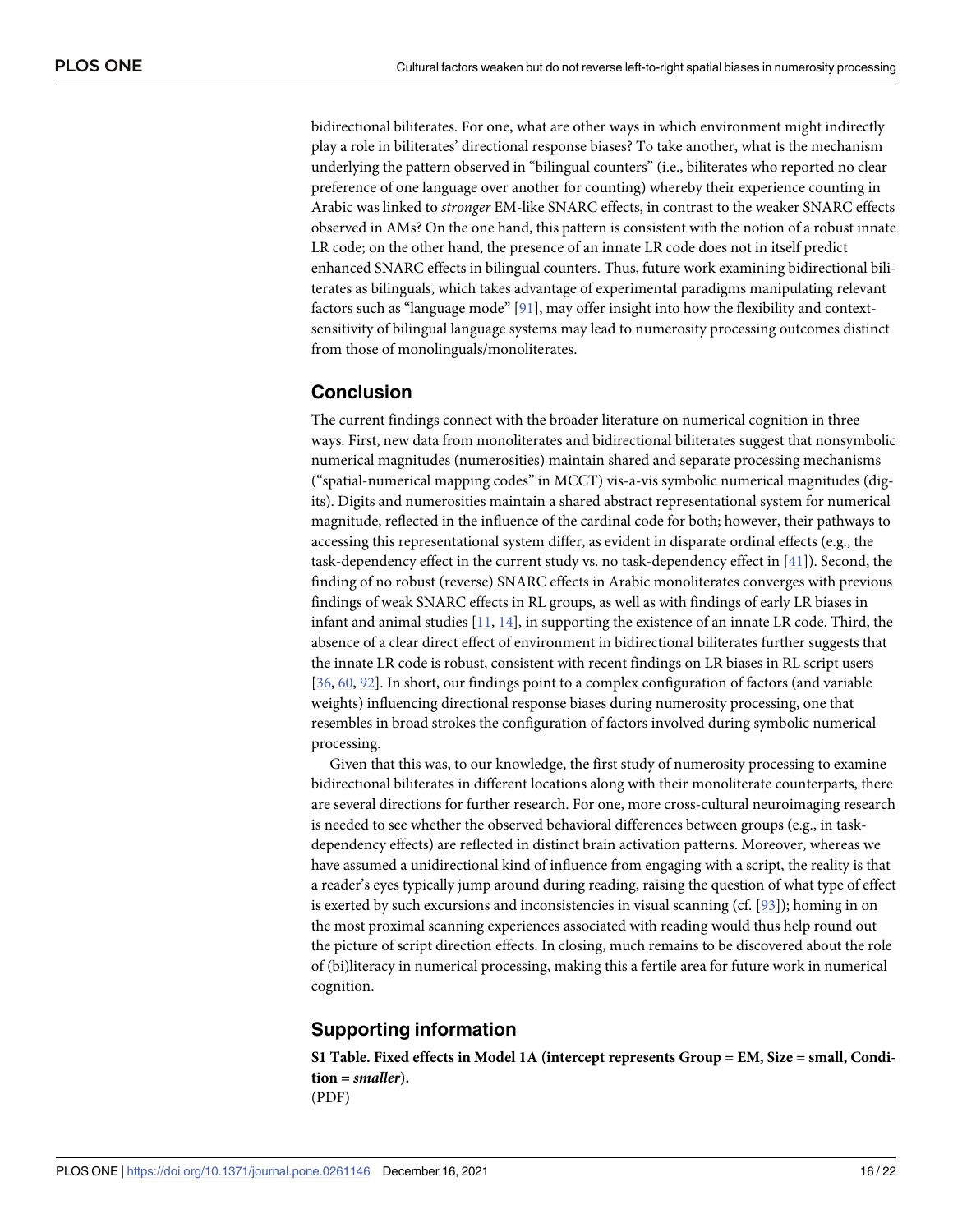<span id="page-16-0"></span>**S2 [Table.](http://www.plosone.org/article/fetchSingleRepresentation.action?uri=info:doi/10.1371/journal.pone.0261146.s002) Fixed effects in Model 1B (intercept represents Group = AM, Size = small, Condition =** *smaller***).** (PDF) **S3 [Table.](http://www.plosone.org/article/fetchSingleRepresentation.action?uri=info:doi/10.1371/journal.pone.0261146.s003) Fixed effects in Model 1C (intercept represents Group = AEBUS, Size = small, Condition =** *smaller***).** (PDF)

**S4 [Table.](http://www.plosone.org/article/fetchSingleRepresentation.action?uri=info:doi/10.1371/journal.pone.0261146.s004) Fixed effects in Model 1D (intercept represents Group = AEBJO, Size = small, Condition =** *smaller***).**

(PDF)

**S5 [Table.](http://www.plosone.org/article/fetchSingleRepresentation.action?uri=info:doi/10.1371/journal.pone.0261146.s005) Fixed effects in Model 3 (intercept represents CountLang = English, Size = small, Condition =** *smaller***).** (PDF)

**Acknowledgments**

The authors gratefully acknowledge logistical assistance from ASC English and the Arabic Baptist Church in Boston, Tabor Baptist Church in Muncie, and the American Academy Jordan (AAJ), the Christian and Missionary Alliance Church, and the University of Petra in Jordan. The research reported here benefited from the feedback of Amy Lieberman, Daniel Sahawneh, Hana Alawamleh, Luluah Mustafa, Mervat Yosef, and audience members at the Boston University Linguistic Graduate Research Forum.

#### **Author Contributions**

**Conceptualization:** Dominique Lopiccolo.

**Data curation:** Dominique Lopiccolo, Charles B. Chang.

**Formal analysis:** Charles B. Chang.

**Funding acquisition:** Dominique Lopiccolo, Charles B. Chang.

**Investigation:** Dominique Lopiccolo.

**Methodology:** Dominique Lopiccolo, Charles B. Chang.

**Project administration:** Dominique Lopiccolo.

**Resources:** Charles B. Chang.

**Software:** Dominique Lopiccolo.

**Supervision:** Charles B. Chang.

**Validation:** Charles B. Chang.

**Visualization:** Charles B. Chang.

**Writing – original draft:** Charles B. Chang.

**Writing – review & editing:** Dominique Lopiccolo, Charles B. Chang.

#### **References**

**[1](#page-0-0).** Gallistel CR, Gelman R. Preverbal and Verbal Counting and Computation. Cognition. 1992; 44(1– 2):43–74. [https://doi.org/10.1016/0010-0277\(92\)90050-R](https://doi.org/10.1016/0010-0277(92)90050-R) PMID: [1511586](http://www.ncbi.nlm.nih.gov/pubmed/1511586)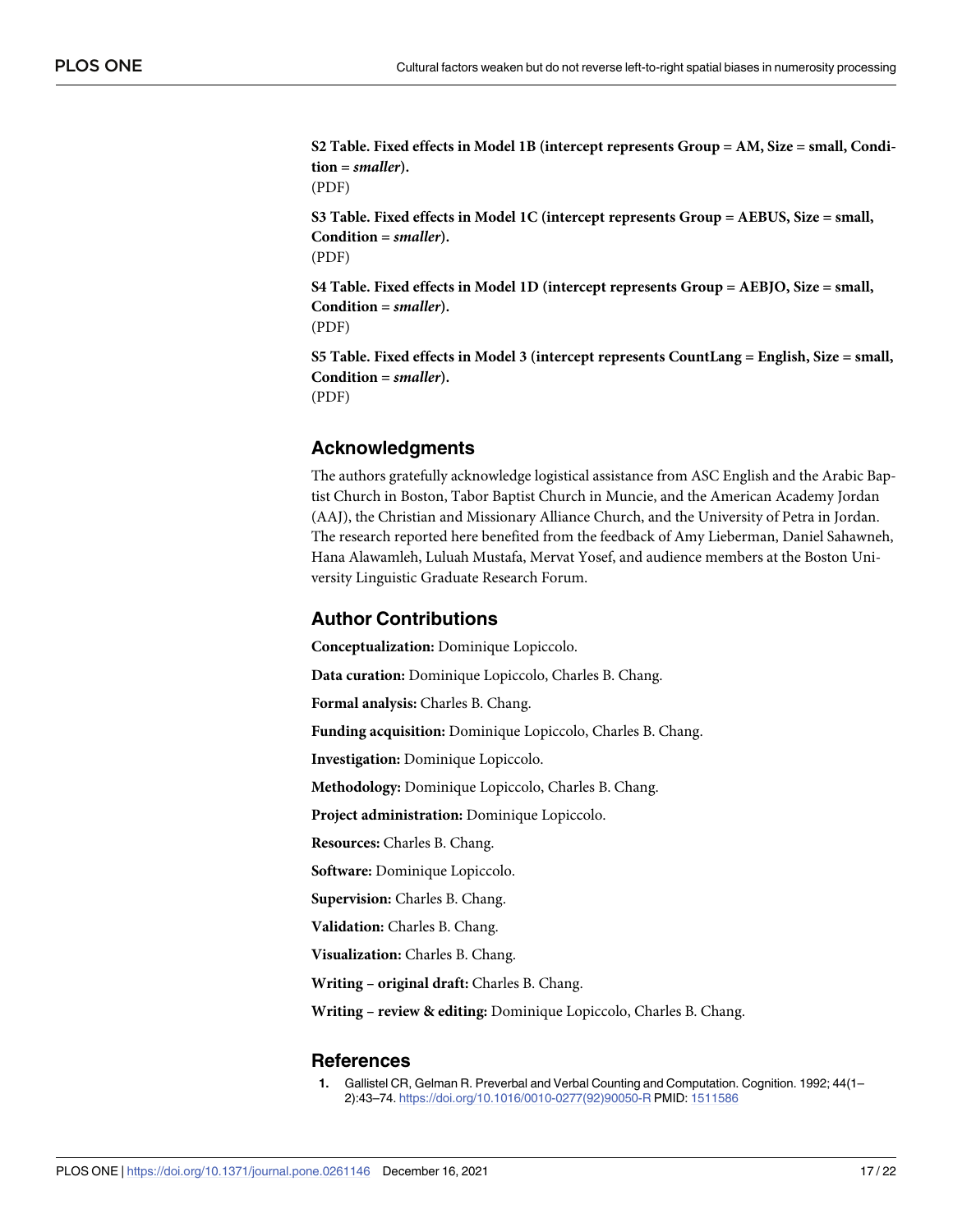- <span id="page-17-0"></span>**2.** Carey S. Where Our Number Concepts Come From. The Journal of Philosophy. 2009; 106(4):220–254. PMID: [23136450](http://www.ncbi.nlm.nih.gov/pubmed/23136450)
- **3.** Dehaene S. The Number Sense: How the Mind Creates Mathematics. 2nd ed. New York, NY: Oxford University Press; 2011.
- **[4](#page-0-0).** Vallortigara G. Comparative Cognition of Number and Space: The Case of Geometry and of the Mental Number Line. Philosophical Transactions of the Royal Society B: Biological Sciences. 2018; 373 (1740):20170120. <https://doi.org/10.1098/rstb.2017.0120>
- **[5](#page-0-0).** Marinova M, Sasanguie D, Reynvoet B. Numerals Do Not Need Numerosities: Robust Evidence for Distinct Numerical Representations for Symbolic and Non-Symbolic Numbers. Psychological Research. 2021; 85(2):764–776. <https://doi.org/10.1007/s00426-019-01286-z> PMID: [31953564](http://www.ncbi.nlm.nih.gov/pubmed/31953564)
- **[6](#page-1-0).** Szkudlarek E, Brannon EM. Does the Approximate Number System Serve as a Foundation for Symbolic Mathematics? Language Learning and Development. 2017; 13(2):171–190. [https://doi.org/10.](https://doi.org/10.1080/15475441.2016.1263573) [1080/15475441.2016.1263573](https://doi.org/10.1080/15475441.2016.1263573) PMID: [28344520](http://www.ncbi.nlm.nih.gov/pubmed/28344520)
- **[7](#page-1-0).** Wilkey ED, Ansari D. Challenging the Neurobiological Link between Number Sense and Symbolic Numerical Abilities. Annals of the New York Academy of Sciences. 2020; 1464(1):76–98. [https://doi.](https://doi.org/10.1111/nyas.14225) [org/10.1111/nyas.14225](https://doi.org/10.1111/nyas.14225) PMID: [31549430](http://www.ncbi.nlm.nih.gov/pubmed/31549430)
- **[8](#page-1-0).** Menninger K. Number Words and Number Symbols: A Cultural History of Numbers. New York, NY: Dover Publications; 1992.
- **[9](#page-1-0).** Dehaene S, Bossini S, Giraux P. The Mental Representation of Parity and Number Magnitude. Journal of Experimental Psychology: General. 1993; 122(3):371–396. [https://doi.org/10.1037/0096-3445.122.](https://doi.org/10.1037/0096-3445.122.3.371) [3.371](https://doi.org/10.1037/0096-3445.122.3.371)
- **[10](#page-1-0).** Nieder A, Diester I, Tudusciuc O. Temporal and Spatial Enumeration Processes in the Primate Parietal Cortex. Science. 2006; 313(5792):1431–1435. <https://doi.org/10.1126/science.1130308> PMID: [16960005](http://www.ncbi.nlm.nih.gov/pubmed/16960005)
- **[11](#page-2-0).** Rugani R, Vallortigara G, Priftis K, Regolin L. Number-Space Mapping in the Newborn Chick Resembles Humans' Mental Number Line. Science. 2015; 347(6221):534–536. [https://doi.org/10.1126/](https://doi.org/10.1126/science.aaa1379) [science.aaa1379](https://doi.org/10.1126/science.aaa1379)
- **[12](#page-2-0).** Gazes RP, Diamond RFL, Hope JM, Caillaud D, Stoinski TS, Hampton RR. Spatial Representation of Magnitude in Gorillas and Orangutans. Cognition. 2017; 168:312–319. [https://doi.org/10.1016/j.](https://doi.org/10.1016/j.cognition.2017.07.010) [cognition.2017.07.010](https://doi.org/10.1016/j.cognition.2017.07.010) PMID: [28772188](http://www.ncbi.nlm.nih.gov/pubmed/28772188)
- **[13](#page-1-0).** Rugani R, Vallortigara G, Priftis K, Regolin L. Numerical Magnitude, Rather Than Individual Bias, Explains Spatial Numerical Association in Newborn Chicks. eLife. 2020; 9:e54662. [https://doi.org/10.](https://doi.org/10.7554/eLife.54662) [7554/eLife.54662](https://doi.org/10.7554/eLife.54662) PMID: [32584257](http://www.ncbi.nlm.nih.gov/pubmed/32584257)
- **[14](#page-1-0).** de Hevia MD, Veggiotti L, Streri A, Bonn CD. At Birth, Humans Associate "Few" with Left and "Many" with Right. Current Biology. 2017; 27(24):3879–3884.e2. <https://doi.org/10.1016/j.cub.2017.11.024> PMID: [29225024](http://www.ncbi.nlm.nih.gov/pubmed/29225024)
- **[15](#page-1-0).** Di Giorgio E, Lunghi M, Rugani R, Regolin L, Dalla Barba B, Vallortigara G, et al. A Mental Number Line in Human Newborns. Developmental Science. 2019; 22:e12801. <https://doi.org/10.1111/desc.12801> PMID: [30676679](http://www.ncbi.nlm.nih.gov/pubmed/30676679)
- **[16](#page-1-0).** Pica P, Lemer C, Izard V, Dehaene S. Exact and Approximate Arithmetic in an Amazonian Indigene Group. Science. 2004; 306(5695):499–503. <https://doi.org/10.1126/science.1102085> PMID: [15486303](http://www.ncbi.nlm.nih.gov/pubmed/15486303)
- **[17](#page-2-0).** Zebian S. Linkages between Number Concepts, Spatial Thinking, and Directionality of Writing: The SNARC Effect and the Reverse SNARC Effect in English and Arabic Monoliterates, Biliterates, and Illiterate Arabic Speakers. Journal of Cognition and Culture. 2005; 5(1–2):165–190. [https://doi.org/10.](https://doi.org/10.1163/1568537054068660) [1163/1568537054068660](https://doi.org/10.1163/1568537054068660)
- **[18](#page-1-0).** Shaki S, Fischer MH, Göbel SM. Direction Counts: A Comparative Study of Spatially Directional Counting Biases in Cultures with Different Reading Directions. Journal of Experimental Child Psychology. 2012; 112(2):275–281. <https://doi.org/10.1016/j.jecp.2011.12.005> PMID: [22341408](http://www.ncbi.nlm.nih.gov/pubmed/22341408)
- **[19](#page-1-0).** Shaki S, Fischer MH. Reading Space into Numbers—A Cross-Linguistic Comparison of the SNARC Effect. Cognition. 2008; 108(2):590–599. <https://doi.org/10.1016/j.cognition.2008.04.001> PMID: [18514179](http://www.ncbi.nlm.nih.gov/pubmed/18514179)
- **[20](#page-1-0).** Fischer MH, Shaki S, Cruise A. It Takes Just One Word to Quash a SNARC. Experimental Psychology. 2009; 56(5):361–366. <https://doi.org/10.1027/1618-3169.56.5.361> PMID: [19447752](http://www.ncbi.nlm.nih.gov/pubmed/19447752)
- **[21](#page-1-0).** Ito Y, Hatta T. Spatial Structure of Quantitative Representation of Numbers: Evidence from the SNARC Effect. Memory & Cognition. 2004; 32(4):662–673. <https://doi.org/10.3758/BF03195857> PMID: [15478760](http://www.ncbi.nlm.nih.gov/pubmed/15478760)
- **[22](#page-1-0).** Nuerk HC, Wood G, Willmes K. The Universal SNARC Effect: The Association between Number Magnitude and Space Is Amodal. Experimental Psychology. 2005; 52(3):187–194. [https://doi.org/10.1027/](https://doi.org/10.1027/1618-3169.52.3.187) [1618-3169.52.3.187](https://doi.org/10.1027/1618-3169.52.3.187) PMID: [16076066](http://www.ncbi.nlm.nih.gov/pubmed/16076066)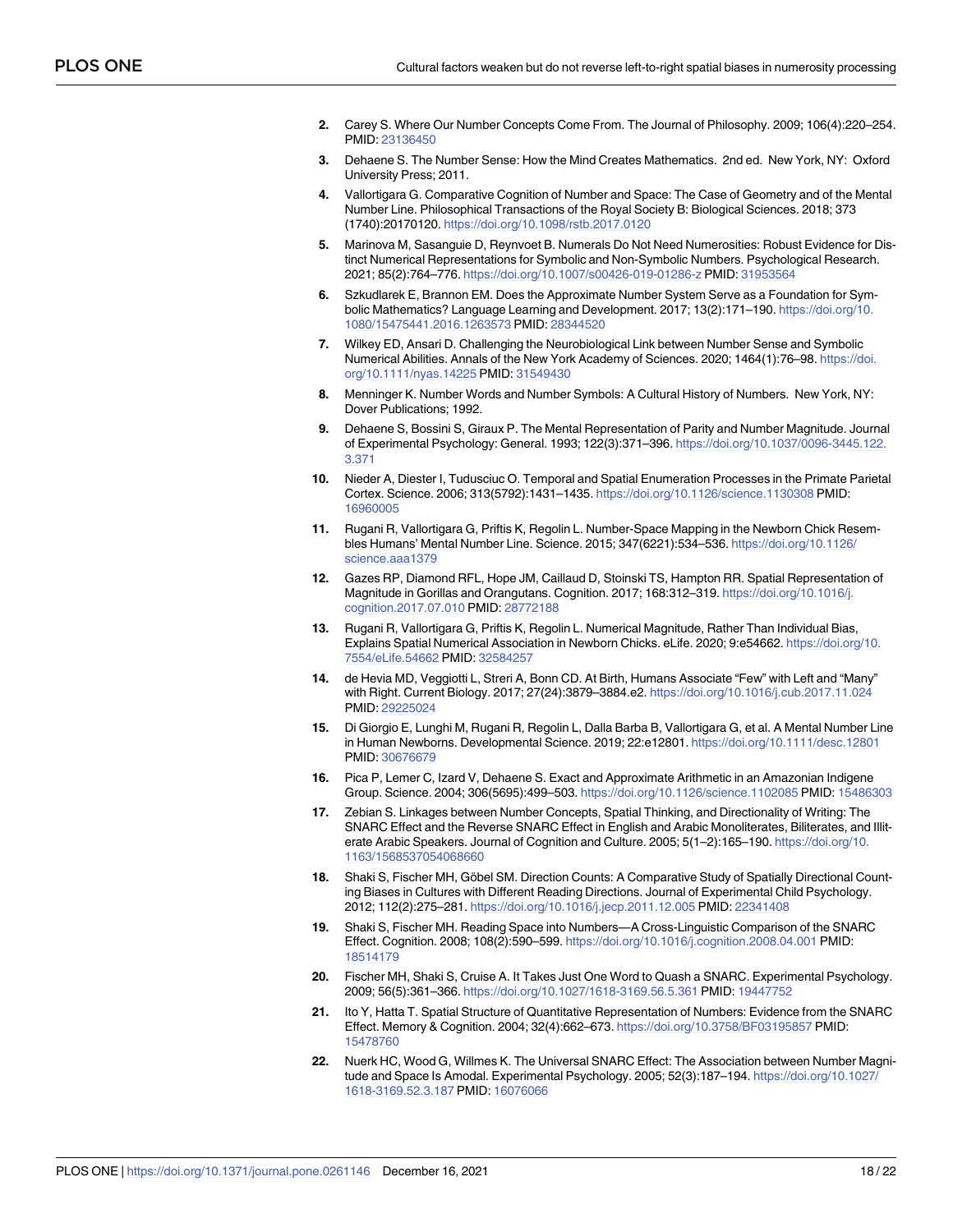- <span id="page-18-0"></span>**[23](#page-1-0).** Fischer MH. Spatial Representations in Number Processing: Evidence from a Pointing Task. Visual Cognition. 2003; 10(4):493–508. <https://doi.org/10.1080/13506280244000186>
- **24.** Shaki S, Petrusic WM. On the Mental Representation of Negative Numbers: Context-Dependent SNARC Effects with Comparative Judgments. Psychonomic Bulletin & Review. 2005; 12(5):931–937. <https://doi.org/10.3758/BF03196788> PMID: [16524013](http://www.ncbi.nlm.nih.gov/pubmed/16524013)
- **25.** Patro K, Haman M. The Spatial–Numerical Congruity Effect in Preschoolers. Journal of Experimental Child Psychology. 2012; 111(3):534–542. <https://doi.org/10.1016/j.jecp.2011.09.006> PMID: [22153910](http://www.ncbi.nlm.nih.gov/pubmed/22153910)
- **[26](#page-1-0).** Patro K, Shaki S. SNARC for Numerosities Is Modulated by Comparative Instruction (and Resembles Some Non-Numerical Effects). Cognitive Processing. 2016; 17(2):127–137. [https://doi.org/10.1007/](https://doi.org/10.1007/s10339-015-0745-2) [s10339-015-0745-2](https://doi.org/10.1007/s10339-015-0745-2) PMID: [26714804](http://www.ncbi.nlm.nih.gov/pubmed/26714804)
- **[27](#page-1-0).** Gevers W, Reynvoet B, Fias W. The Mental Representation of Ordinal Sequences is Spatially Organised: Evidence from Days of the Week. Cortex. 2004; 40(1):171–172. [https://doi.org/10.1016/S0010-](https://doi.org/10.1016/S0010-9452(08)70938-9) [9452\(08\)70938-9](https://doi.org/10.1016/S0010-9452(08)70938-9) PMID: [15174454](http://www.ncbi.nlm.nih.gov/pubmed/15174454)
- **[28](#page-1-0).** Guida A, Megreya AM, Lavielle-Guida M, Noël Y, Mathy F, van Dijck JP, et al. Spatialization in Working Memory is Related to Literacy and Reading Direction: Culture "Literarily" Directs Our Thoughts. Cognition. 2018; 175:96–100. <https://doi.org/10.1016/j.cognition.2018.02.013> PMID: [29486378](http://www.ncbi.nlm.nih.gov/pubmed/29486378)
- **[29](#page-1-0).** Barth H, La Mont K, Lipton J, Dehaene S, Kanwisher N, Spelke E. Non-Symbolic Arithmetic in Adults and Young Children. Cognition. 2006; 98(3):199–222. <https://doi.org/10.1016/j.cognition.2004.09.011> PMID: [15876429](http://www.ncbi.nlm.nih.gov/pubmed/15876429)
- **[30](#page-1-0).** Knops A, Viarouge A, Dehaene S. Dynamic Representations Underlying Symbolic and Nonsymbolic Calculation: Evidence from the Operational Momentum Effect. Attention, Perception, & Psychophysics. 2009; 71(4):803–821. <https://doi.org/10.3758/APP.71.4.803> PMID: [19429960](http://www.ncbi.nlm.nih.gov/pubmed/19429960)
- **[31](#page-1-0).** Fischer MH. Cognition in the Bisection Task. Trends in Cognitive Sciences. 2001; 5(11):460–462. [https://doi.org/10.1016/S1364-6613\(00\)01790-3](https://doi.org/10.1016/S1364-6613(00)01790-3) PMID: [11684466](http://www.ncbi.nlm.nih.gov/pubmed/11684466)
- **32.** Barrett AM, Kim M, Crucian GP, Heilman KM. Spatial Bias: Effects of Early Reading Direction on Korean Subjects. Neuropsychologia. 2002; 40(7):1003–1012. [https://doi.org/10.1016/S0028-3932\(01\)](https://doi.org/10.1016/S0028-3932(01)00147-6) [00147-6](https://doi.org/10.1016/S0028-3932(01)00147-6) PMID: [11900752](http://www.ncbi.nlm.nih.gov/pubmed/11900752)
- **[33](#page-1-0).** Kazandjian S, Cavézian C, Zivotofsky AZ, Chokron S. Bisections in Two Languages: When Number Processing, Spatial Representation, and Habitual Reading Direction Interact. Neuropsychologia. 2010; 48(14):4031–4037. <https://doi.org/10.1016/j.neuropsychologia.2010.10.020> PMID: [20965204](http://www.ncbi.nlm.nih.gov/pubmed/20965204)
- **[34](#page-1-0).** Fias W, Brysbaert M, Geypens F, d'Ydewalle G. The Importance of Magnitude Information in Numerical Processing: Evidence from the SNARC Effect. Mathematical Cognition. 1996; 2(1):95–110. [https://doi.](https://doi.org/10.1080/135467996387552) [org/10.1080/135467996387552](https://doi.org/10.1080/135467996387552)
- **35.** Schwarz W, Keus IM. Moving the Eyes along the Mental Number Line: Comparing SNARC Effects with Saccadic and Manual Responses. Perception & Psychophysics. 2004; 66(4):651–664. [https://doi.org/](https://doi.org/10.3758/BF03194909) [10.3758/BF03194909](https://doi.org/10.3758/BF03194909) PMID: [15311664](http://www.ncbi.nlm.nih.gov/pubmed/15311664)
- **[36](#page-1-0).** Masson N, Andres M, Alsamour M, Bollen Z, Pesenti M. Spatial Biases in Mental Arithmetic Are Independent of Reading/Writing Habits: Evidence from French and Arabic Speakers. Cognition. 2020; 200:104262. <https://doi.org/10.1016/j.cognition.2020.104262> PMID: [32480066](http://www.ncbi.nlm.nih.gov/pubmed/32480066)
- **[37](#page-1-0).** Nuerk HC, Iversen W, Willmes K. Notational Modulation of the SNARC and the MARC (Linguistic Markedness of Response Codes) Effect. Quarterly Journal of Experimental Psychology (Section A: Human Experimental Psychology). 2004; 57(5):835–863. <https://doi.org/10.1080/02724980343000512> PMID: [15204120](http://www.ncbi.nlm.nih.gov/pubmed/15204120)
- **[38](#page-1-0).** Pansky A, Algom D. Comparative Judgment of Numerosity and Numerical Magnitude: Attention Preempts Automaticity. Journal of Experimental Psychology: Learning, Memory, and Cognition. 2002; 28 (2):259–274. PMID: [11911383](http://www.ncbi.nlm.nih.gov/pubmed/11911383)
- **[39](#page-1-0).** Mitchell T, Bull R, Cleland AA. Implicit Response-Irrelevant Number Information Triggers the SNARC Effect: Evidence Using a Neural Overlap Paradigm. Quarterly Journal of Experimental Psychology. 2012; 65(10):1945–1961. <https://doi.org/10.1080/17470218.2012.673631> PMID: [22524699](http://www.ncbi.nlm.nih.gov/pubmed/22524699)
- **[40](#page-1-0).** Rusconi E, Kwan B, Giordano BL, Umilt C, Butterworth B. Spatial Representation of Pitch Height: The SMARC Effect. Cognition. 2006; 99(2):113–129. <https://doi.org/10.1016/j.cognition.2005.01.004> PMID: [15925355](http://www.ncbi.nlm.nih.gov/pubmed/15925355)
- **[41](#page-1-0).** Shaki S, Petrusic WM, Leth-Steensen C. SNARC Effects with Numerical and Non-Numerical Symbolic Comparative Judgments: Instructional and Cultural Dependencies. Journal of Experimental Psychology: Human Perception and Performance. 2012; 38(2):515–530. PMID: [22288694](http://www.ncbi.nlm.nih.gov/pubmed/22288694)
- **[42](#page-1-0).** Dehaene S, Piazza M, Pinel P, Cohen L. Three Parietal Circuits for Number Processing. Cognitive Neuropsychology. 2003; 20(3–6):487–506. <https://doi.org/10.1080/02643290244000239> PMID: [20957581](http://www.ncbi.nlm.nih.gov/pubmed/20957581)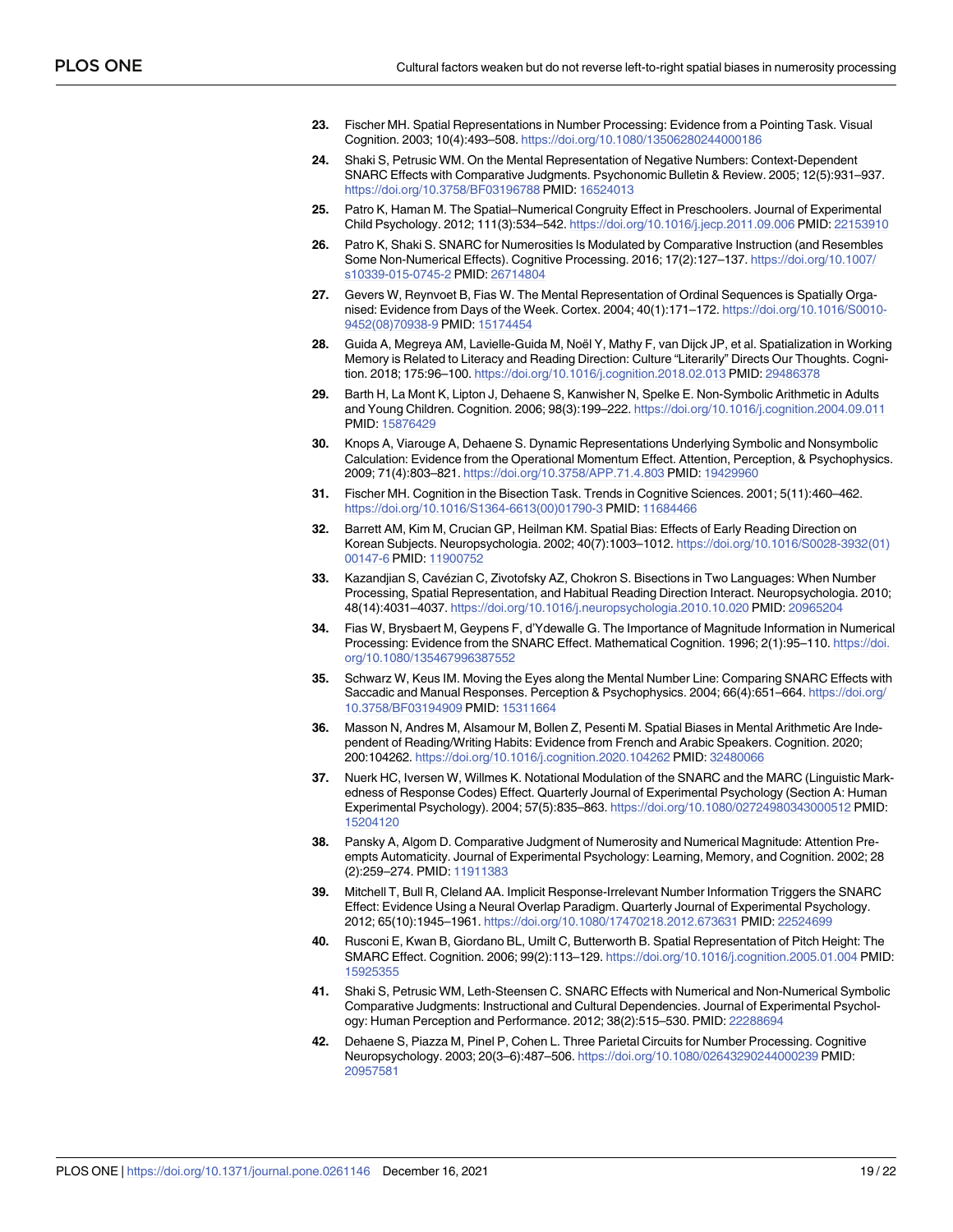- <span id="page-19-0"></span>**[43](#page-1-0).** de Hevia MD, Girelli L, Macchi Cassia V. Minds without Language Represent Number through Space: Origins of the Mental Number Line. Frontiers in Psychology. 2012; 3:article 466. [https://doi.org/10.](https://doi.org/10.3389/fpsyg.2012.00466) [3389/fpsyg.2012.00466](https://doi.org/10.3389/fpsyg.2012.00466) PMID: [23118732](http://www.ncbi.nlm.nih.gov/pubmed/23118732)
- **[44](#page-1-0).** van Dijck JP, Fias W. A Working Memory Account for Spatial–Numerical Associations. Cognition. 2011; 119(1):114–119. <https://doi.org/10.1016/j.cognition.2010.12.013> PMID: [21262509](http://www.ncbi.nlm.nih.gov/pubmed/21262509)
- **[45](#page-1-0).** Toomarian EY, Hubbard EM. On the Genesis of Spatial-Numerical Associations: Evolutionary and Cultural Factors Co-Construct the Mental Number Line. Neuroscience & Biobehavioral Reviews. 2018; 90:184–199. <https://doi.org/10.1016/j.neubiorev.2018.04.010> PMID: [29684402](http://www.ncbi.nlm.nih.gov/pubmed/29684402)
- **[46](#page-1-0).** Ginsburg V, Gevers W. Spatial Coding of Ordinal Information in Short- and Long-Term Memory. Frontiers in Human Neuroscience. 2015; 9:8. <https://doi.org/10.3389/fnhum.2015.00008> PMID: [25688199](http://www.ncbi.nlm.nih.gov/pubmed/25688199)
- **[47](#page-2-0).** Dehaene S. Varieties of Numerical Abilities. Cognition. 1992; 44(1–2):1–42. PMID: [1511583](http://www.ncbi.nlm.nih.gov/pubmed/1511583)
- **48.** Feigenson L, Dehaene S, Spelke E. Core Systems of Number. Trends in Cognitive Sciences. 2004; 8 (7):307–314. <https://doi.org/10.1016/j.tics.2004.05.002> PMID: [15242690](http://www.ncbi.nlm.nih.gov/pubmed/15242690)
- **49.** Ansari D. Does the Parietal Cortex Distinguish between "10," "Ten," and Ten Dots? Neuron. 2007; 53 (2):165–167. <https://doi.org/10.1016/j.neuron.2007.01.001> PMID: [17224400](http://www.ncbi.nlm.nih.gov/pubmed/17224400)
- **[50](#page-2-0).** Piazza M, Pinel P, LeBihan D, Dehaene S. A Magnitude Code Common to Numerosities and Number Symbols in Human Intraparietal Cortex. Neuron. 2007; 53(2):293–305. [https://doi.org/10.1016/j.neuron.](https://doi.org/10.1016/j.neuron.2006.11.022) [2006.11.022](https://doi.org/10.1016/j.neuron.2006.11.022) PMID: [17224409](http://www.ncbi.nlm.nih.gov/pubmed/17224409)
- **[51](#page-2-0).** Fagard J, Dahmen R. The Effects of Reading-Writing Direction on the Asymmetry of Space Perception and Directional Tendencies: A Comparison between French and Tunisian Children. Laterality: Asymmetries of Brain, Behaviour, and Cognition. 2003; 8(1):39–52. <https://doi.org/10.1080/713754473> PMID: [15513214](http://www.ncbi.nlm.nih.gov/pubmed/15513214)
- **[52](#page-2-0).** Shaki S, Fischer MH, Petrusic WM. Reading Habits for Both Words and Numbers Contribute to the SNARC Effect. Psychonomic Bulletin & Review. 2009; 16(2):328–331. [https://doi.org/10.3758/PBR.16.](https://doi.org/10.3758/PBR.16.2.328) [2.328](https://doi.org/10.3758/PBR.16.2.328) PMID: [19293102](http://www.ncbi.nlm.nih.gov/pubmed/19293102)
- **[53](#page-2-0).** Göbel SM, Shaki S, Fischer MH. The Cultural Number Line: A Review of Cultural and Linguistic Influences on the Development of Number Processing. Journal of Cross-Cultural Psychology. 2011; 42 (4):543–556. <https://doi.org/10.1177/0022022111406251>
- **[54](#page-2-0).** Pitt B, Ferrigno S, Cantlon JF, Casasanto D, Gibson E, Piantadosi ST. Spatial Concepts of Number, Size, and Time in an Indigenous Culture. Science Advances. 2021; 7(33):eabg4141. [https://doi.org/10.](https://doi.org/10.1126/sciadv.abg4141) [1126/sciadv.abg4141](https://doi.org/10.1126/sciadv.abg4141) PMID: [34380617](http://www.ncbi.nlm.nih.gov/pubmed/34380617)
- **[55](#page-2-0).** de Hevia MD, Spelke ES. Number-Space Mapping in Human Infants. Psychological Science. 2010; 21 (5):653–660. <https://doi.org/10.1177/0956797610366091> PMID: [20483843](http://www.ncbi.nlm.nih.gov/pubmed/20483843)
- **[56](#page-2-0).** de Hevia MD, Izard V, Coubart A, Spelke ES, Streri A. Representations of Space, Time, and Number in Neonates. Proceedings of the National Academy of Sciences of the United States of America. 2014; 111(13):4809–4813. <https://doi.org/10.1073/pnas.1323628111> PMID: [24639511](http://www.ncbi.nlm.nih.gov/pubmed/24639511)
- **[57](#page-2-0).** Cantlon JF, Brannon EM. How Much Does Number Matter to a Monkey (Macaca mulatta)? Journal of Experimental Psychology: Animal Behavior Processes. 2007; 33(1):32–41. PMID: [17227193](http://www.ncbi.nlm.nih.gov/pubmed/17227193)
- **[58](#page-2-0).** Zohar-Shai B, Tzelgov J, Karni A, Rubinsten O. It Does Exist! A Left-to-Right Spatial-Numerical Association of Response Codes (SNARC) Effect Among Native Hebrew Speakers. Journal of Experimental Psychology: Human Perception and Performance. 2017; 43(4):719–728. PMID: [28182477](http://www.ncbi.nlm.nih.gov/pubmed/28182477)
- **[59](#page-2-0).** Göbel SM, McCrink K, Fischer MH, Shaki S. Observation of Directional Storybook Reading Influences Young Children's Counting Direction. Journal of Experimental Child Psychology. 2018; 166:49–66. <https://doi.org/10.1016/j.jecp.2017.08.001> PMID: [28865295](http://www.ncbi.nlm.nih.gov/pubmed/28865295)
- **[60](#page-4-0).** Feldman A, Oscar-Strom Y, Tzelgov J, Berger A. Spatial–Numerical Association of Response Code Effect as a Window to Mental Representation of Magnitude in Long-Term Memory among Hebrew-Speaking Children. Journal of Experimental Child Psychology. 2019; 181:102–109. [https://doi.org/10.](https://doi.org/10.1016/j.jecp.2019.01.001) [1016/j.jecp.2019.01.001](https://doi.org/10.1016/j.jecp.2019.01.001) PMID: [30735908](http://www.ncbi.nlm.nih.gov/pubmed/30735908)
- **[61](#page-4-0).** Shaki S, Fischer MH. Removing Spatial Responses Reveals Spatial Concepts—Even in a Culture with Mixed Reading Habits. Frontiers in Human Neuroscience. 2014; 8:966. [https://doi.org/10.3389/fnhum.](https://doi.org/10.3389/fnhum.2014.00966) [2014.00966](https://doi.org/10.3389/fnhum.2014.00966) PMID: [25505403](http://www.ncbi.nlm.nih.gov/pubmed/25505403)
- **[62](#page-5-0).** Champely S. Pwr: Basic Functions for Power Analysis [R Package]; 2018.
- **[63](#page-5-0).** R Development Core Team. R: A Language and Environment for Statistical Computing; 2018.
- **[64](#page-6-0).** Gebuis T, Reynvoet B. Generating Nonsymbolic Number Stimuli. Behavior Research Methods. 2011; 43(4):981–986. <https://doi.org/10.3758/s13428-011-0097-5> PMID: [21512872](http://www.ncbi.nlm.nih.gov/pubmed/21512872)
- **[65](#page-7-0).** Trick LM, Pylyshyn ZW. What Enumeration Studies Can Show Us about Spatial Attention: Evidence for Limited Capacity Preattentive Processing. Journal of Experimental Psychology: Human Perception and Performance. 1993; 19(2):331–351. PMID: [8473843](http://www.ncbi.nlm.nih.gov/pubmed/8473843)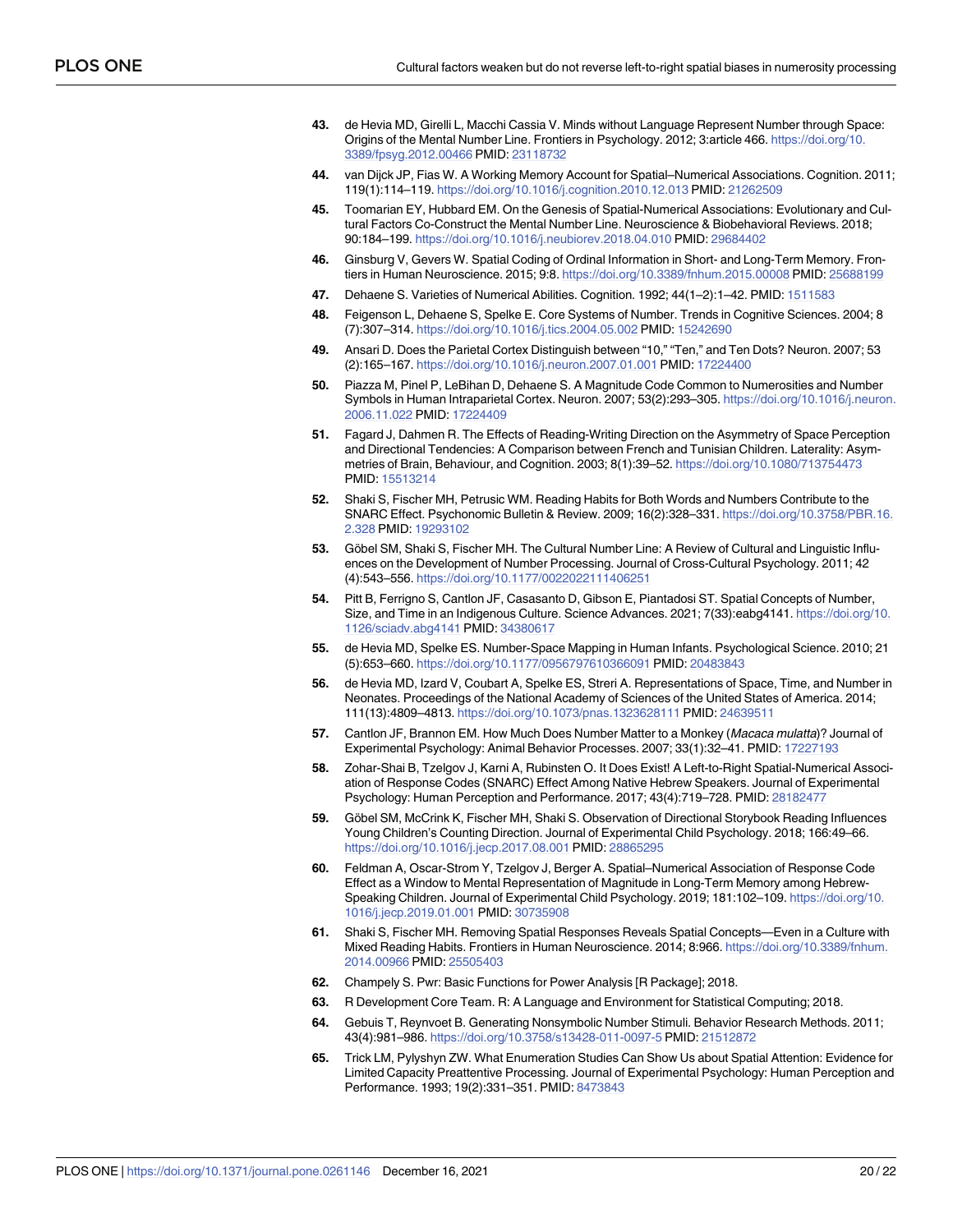- <span id="page-20-0"></span>**[66](#page-7-0).** Trick LM, Pylyshyn ZW. Why Are Small and Large Numbers Enumerated Differently? A Limited-Capacity Preattentive Stage in Vision. Psychological Review. 1994; 101(1):80–102. [https://doi.org/10.1037/](https://doi.org/10.1037/0033-295X.101.1.80) [0033-295X.101.1.80](https://doi.org/10.1037/0033-295X.101.1.80) PMID: [8121961](http://www.ncbi.nlm.nih.gov/pubmed/8121961)
- **[67](#page-7-0).** Katzin N, Cohen ZZ, Henik A. If It Looks, Sounds, or Feels Like Subitizing, Is It Subitizing? A Modulated Definition of Subitizing. Psychonomic Bulletin & Review. 2019; 26(3):790–797. [https://doi.org/10.3758/](https://doi.org/10.3758/s13423-018-1556-0) [s13423-018-1556-0](https://doi.org/10.3758/s13423-018-1556-0) PMID: [30632105](http://www.ncbi.nlm.nih.gov/pubmed/30632105)
- **[68](#page-13-0).** Leibovich-Raveh T, Lewis DJ, Al-Rubaiey Kadhim S, Ansari D. A New Method for Calculating Individual Subitizing Ranges. Journal of Numerical Cognition. 2018; 4(2):429-447. [https://doi.org/10.5964/jnc.](https://doi.org/10.5964/jnc.v4i2.74) [v4i2.74](https://doi.org/10.5964/jnc.v4i2.74)
- **[69](#page-7-0).** Maldonado Moscoso PA, Castaldi E, Burr DC, Arrighi R, Anobile G. Grouping Strategies in Number Estimation Extend the Subitizing Range. Scientific Reports. 2020; 10(1):14979. [https://doi.org/10.1038/](https://doi.org/10.1038/s41598-020-71871-5) [s41598-020-71871-5](https://doi.org/10.1038/s41598-020-71871-5) PMID: [32917941](http://www.ncbi.nlm.nih.gov/pubmed/32917941)
- **[70](#page-7-0).** Veale JF. Edinburgh Handedness Inventory—Short Form: A Revised Version Based on Confirmatory Factor Analysis. Laterality: Asymmetries of Brain, Behaviour, and Cognition. 2014; 19(2):164–177. <https://doi.org/10.1080/1357650X.2013.783045> PMID: [23659650](http://www.ncbi.nlm.nih.gov/pubmed/23659650)
- [71](#page-7-0). Mathôt S, Schreij D, Theeuwes J. OpenSesame: An Open-Source, Graphical Experiment Builder for the Social Sciences. Behavior Research Methods. 2012; 44(2):314–324. [https://doi.org/10.3758/](https://doi.org/10.3758/s13428-011-0168-7) [s13428-011-0168-7](https://doi.org/10.3758/s13428-011-0168-7) PMID: [22083660](http://www.ncbi.nlm.nih.gov/pubmed/22083660)
- **[72](#page-8-0).** Kuznetsova A, Brockhoff PB, Christensen RHB. lmerTest Package: Tests in Linear Mixed Effects Models. Journal of Statistical Software. 2017; 82(13):1–26. <https://doi.org/10.18637/jss.v082.i13>
- **[73](#page-8-0).** Moyer RS, Landauer TK. Time Required for Judgements of Numerical Inequality. Nature. 1967; 215 (5109):1519–1520. <https://doi.org/10.1038/2151519a0> PMID: [6052760](http://www.ncbi.nlm.nih.gov/pubmed/6052760)
- **[74](#page-9-0).** Kliegl R, Wei P, Dambacher M, Yan M, Zhou X. Experimental Effects and Individual Differences in Linear Mixed Models: Estimating the Relationship between Spatial, Object, and Attraction Effects in Visual Attention. Frontiers in Psychology. 2011; 1:article 238. <https://doi.org/10.3389/fpsyg.2010.00238> PMID: [21833292](http://www.ncbi.nlm.nih.gov/pubmed/21833292)
- **[75](#page-9-0).** Fox J, Weisberg S. An R Companion to Applied Regression. 3rd ed. Thousand Oaks, CA: Sage Publications; 2019.
- **[76](#page-12-0).** de Bot K, Clyne M. A 16-Year Longitudinal Study of Language Attrition in Dutch Immigrants in Australia. Journal of Multilingual and Multicultural Development. 1994; 15(1):17–28. [https://doi.org/10.1080/](https://doi.org/10.1080/01434632.1994.9994554) [01434632.1994.9994554](https://doi.org/10.1080/01434632.1994.9994554)
- **[77](#page-12-0).** Beganović J. First Language Attrition and Syntactic Subjects: A Study of Serbian, Croatian, and Bosnian Intermediate and Advanced Speakers of Dutch. University of Edinburgh. Edinburgh, UK; 2006.
- **[78](#page-13-0).** Wood G, Willmes K, Nuerk HC, Fischer MH. On the Cognitive Link between Space and Number: A Meta-Analysis of the SNARC Effect. Psychology Science Quarterly. 2008; 50(4):489–525.
- **[79](#page-13-0).** Cipora K, Nuerk HC. Is the SNARC Effect Related to the Level of Mathematics? No Systematic Relationship Observed Despite More Power, More Repetitions, and More Direct Assessment of Arithmetic Skill. Quarterly Journal of Experimental Psychology. 2013; 66(10):1974–1991. [https://doi.org/10.1080/](https://doi.org/10.1080/17470218.2013.772215) [17470218.2013.772215](https://doi.org/10.1080/17470218.2013.772215)
- **[80](#page-13-0).** Ansari D. Effects of Development and Enculturation on Number Representation in the Brain. Nature Reviews Neuroscience. 2008; 9(4):278–291. <https://doi.org/10.1038/nrn2334> PMID: [18334999](http://www.ncbi.nlm.nih.gov/pubmed/18334999)
- **[81](#page-13-0).** Zebian S, Ansari D. Differences between Literates and Illiterates on Symbolic but Not Nonsymbolic Numerical Magnitude Processing. Psychonomic Bulletin & Review. 2012; 19(1):93–100. [https://doi.org/](https://doi.org/10.3758/s13423-011-0175-9) [10.3758/s13423-011-0175-9](https://doi.org/10.3758/s13423-011-0175-9)
- **[82](#page-13-0).** Piazza M, Izard V, Pinel P, Le Bihan D, Dehaene S. Tuning Curves for Approximate Numerosity in the Human Intraparietal Sulcus. Neuron. 2004; 44(3):547–555. [https://doi.org/10.1016/j.neuron.2004.10.](https://doi.org/10.1016/j.neuron.2004.10.014) [014](https://doi.org/10.1016/j.neuron.2004.10.014) PMID: [15504333](http://www.ncbi.nlm.nih.gov/pubmed/15504333)
- **83.** Revkin SK, Piazza M, Izard V, Cohen L, Dehaene S. Does Subitizing Reflect Numerical Estimation? Psychological Science. 2008; 19(6):607–614. <https://doi.org/10.1111/j.1467-9280.2008.02130.x> PMID: [18578852](http://www.ncbi.nlm.nih.gov/pubmed/18578852)
- **[84](#page-13-0).** Zhou X, Shen C, Li L, Li D, Cui J. Mental Numerosity Line in the Human's Approximate Number System. Experimental Psychology. 2016; 6(3):169–179. <https://doi.org/10.1027/1618-3169/a000324> PMID: [27404985](http://www.ncbi.nlm.nih.gov/pubmed/27404985)
- **85.** Nemeh F, Humberstone J, Yates MJ, Reeve RA. Non-Symbolic Magnitudes Are Represented Spatially: Evidence from a Non-Symbolic SNARC Task. PLoS ONE. 2018; 13(8):e0203019. [https://doi.org/10.](https://doi.org/10.1371/journal.pone.0203019) [1371/journal.pone.0203019](https://doi.org/10.1371/journal.pone.0203019) PMID: [30161171](http://www.ncbi.nlm.nih.gov/pubmed/30161171)
- **[86](#page-13-0).** Cleland AA, Corsico K, White K, Bull R. Non-Symbolic Numerosities Do Not Automatically Activate Spatial–Numerical Associations: Evidence from the SNARC Effect. Quarterly Journal of Experimental Psychology. 2020; 73(2):295–308. <https://doi.org/10.1177/1747021819875021>